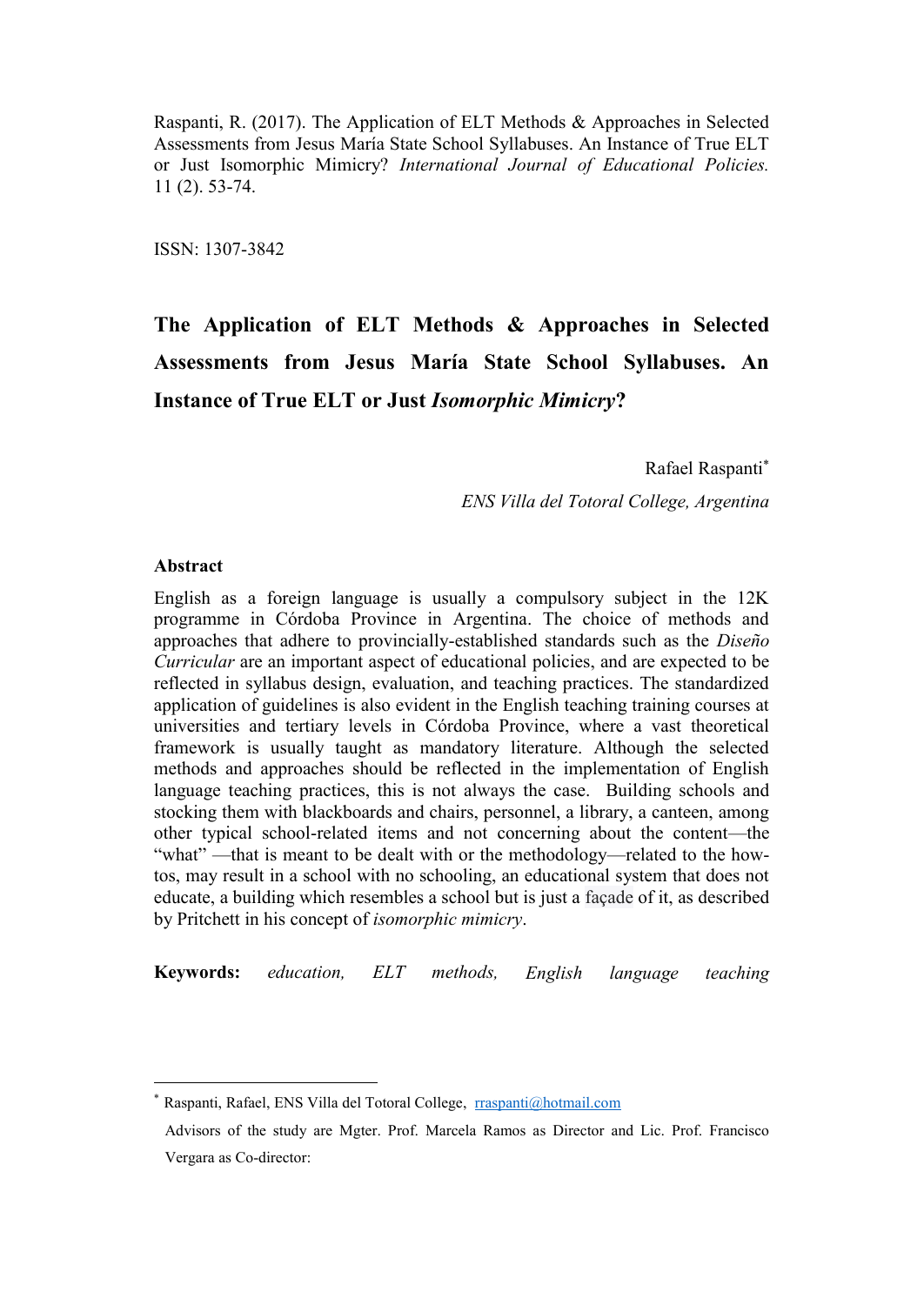#### **Introduction**

Education is a polysemic term which is normally in the public eye of politicians, parents, learners, and different actors in post modernistic societies. This term has been defined distinctively in the last centuries. However, these definitions still highlight its importance and what it entails. Kant (1803 as cited in Tizio, 2005: 20) compared education to nurture and it was an exclusively human endeavour. Education worked on par with discipline, teaching and culture. In turn, "man is in succession infant (requiring nursing), child (requiring discipline), and scholar (requiring teaching)". Tizio (2005) highlights the link between human nature and education: since a human being is born, there is basic care to administer. Then, discipline is given as limits play a vital role in upbringing, and finally, formal instruction—with reading and writing—comes into play. Herbart (as cited by Tizio, 2005: 21) states that instruction is a key element for education (strictly speaking) to exist. Systematic hard learning is vital. A child's ideas are built upon other ideas which will enable them to understand the world. Thus, for Herbart, learning enables the creation and recreation of the world. For the sake of this project, Herbart's triangle will be described as it analyses "la idea herbatiana del trabajo educativo" (Tizio, 2005: 28). This notion of an educational endeavour encompasses the agents of educations, the adults who represent the world, then the subjects of education and, finally, the content. This last element involves the selected cultural elements that set a gap between the agents and the subjects and is to be conveyed. Another noticeable definition is that of Williams' (1997: 5) who also refers to the complexity of this endeavour, its human nature, and education as a process. Williams (1997) describes education as something that is carried out by a teacher transmitting information to a group of learners. However, education goes beyond this over simplication: This highly complex process encompass teachers' ideas and actions and learners' variables. Williams (1997) states that this is true for teachers of all areas, but she focuses on the language teacher in particular. Another scholar's insight is brought about by Ur (2008: 3) as she distinguishes education—as previously stated, in connection with the cultural background of an individual—and training. The latter describes "the process of preparation for professional teaching, including all aspects of teacher development (Ur, 2008:3).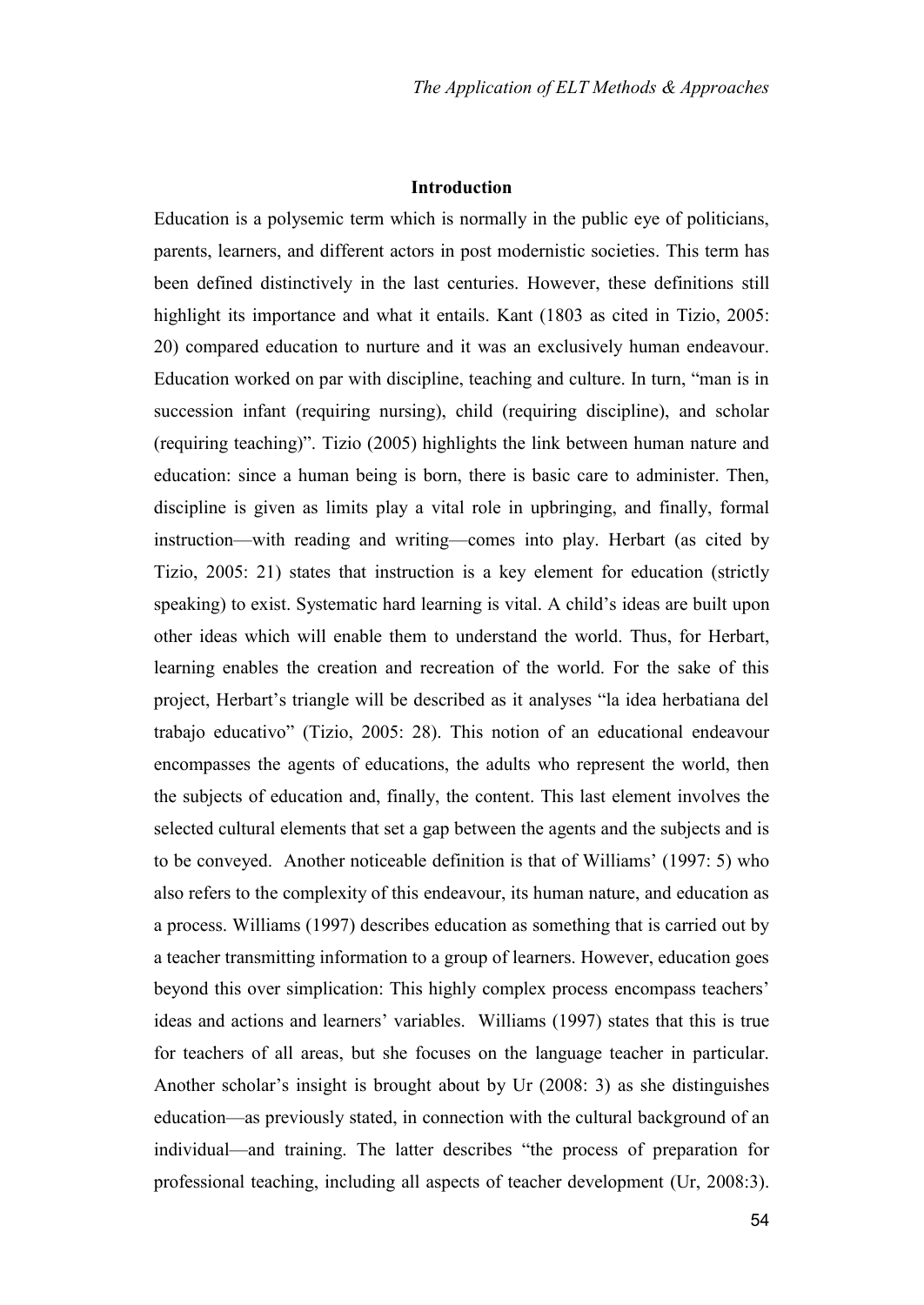Brown (2000) deals with language, learning, and teaching. His query seeks to describe what, when, who, how, where, and why we teach when we do and what underlining principles play a role in language teaching. He also states that learning and teaching are inseparable terms as they are given simultaneously. The former involves getting information or skills and involves mental processes and behaviours. The latter, involves "guiding and facilitating learning, enabling the learner to learn, setting the conditions for learning" (Brown, 2000: 7). It also involves a philosophical standpoint: an approach, a method, techniques, etc. Brown (2000: 27) describes the importance of including a functional approach in the teaching a second language. Constructivist approaches have gained ground in the second language teaching methodologies in the last decades. The previous ones would focus on the structural foci of the language neglecting the "deeper functional levels of meaning constructed from social interaction" (Brown, 2000: 27) and the pragmatic dimension of the language and language teaching.

Hence, education is an umbrella term that will encompass all the elements underneath instruction, teaching and learning. The teaching/learning of a second language in particular brings about distinctive features such as course administration, syllabus, and assessment-testing. Needless to say, when it comes to analysis of the complex array of factors and multi-tasked actors in the teachinglearning processes, a gap in the field arises. Thus, the purpose of this study is to shed light on how syllabuses are designed and how preeminent methods and approaches as well as assessment are implemented in the syllabuses for the teaching of English in one secondary state-run school located in Jesús María, Córdoba. One pillar for this analysis will be Pritchett's concept of isomorphic mimicry. Lance Pritchett is an American economist whose focus of research is education in developing countries.

#### **Presentation of the problem**

The motivation to carry out this project is related to the author's anecdotal collection of documents where a generalised lack of adherence to the basic principles of contemporary ELT methodology and provincial curriculum design was evident. This design (SEPiyCE, 2009) explicitly orders the implementation of the *communicative approach* (*enfoque comunicativo*) and implicitly includes features of it in the objectives and methodology. After tutoring in *Plan FinEs* (a

55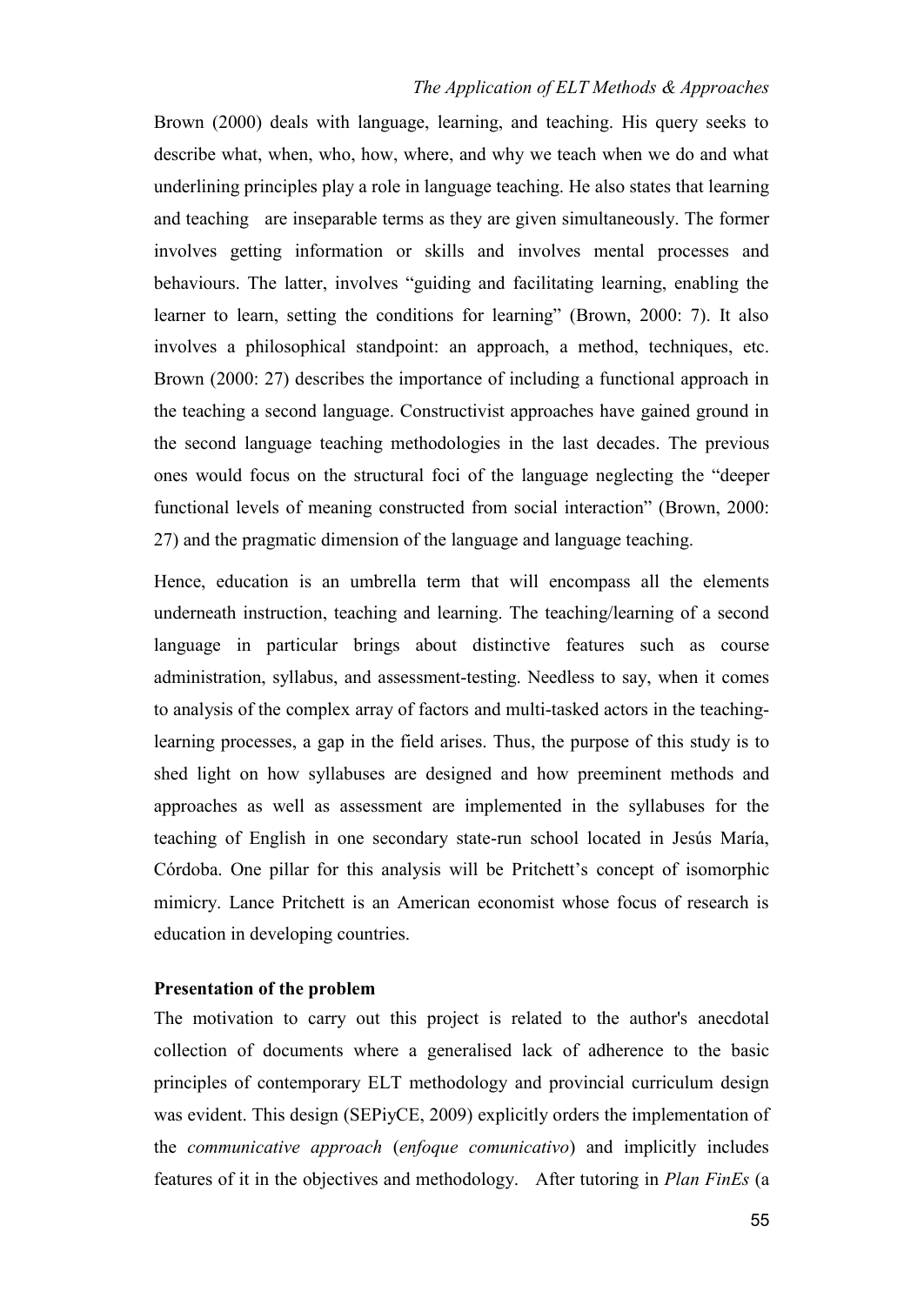national programme that enables secondary school drop-outs to complete their courses) for five years (2008-20013), the author received hundreds of school syllabuses—their submission was compulsory for registration. Surprisingly, the author noted that the explicit goals, objectives, and content and what the student could actually do with the language (virtually nothing, in most cases) showed interesting discrepancies with the basic tenets of ELT such as the communicative approach and were closer to Behaviouristic approaches.

Therefore, the notion of *isomorphic mimicry* appeared to be applicable here, as it could be a descriptive term of this observed situation.

## **An Overview of Key Concepts**

As the syllabuses encompass in theory the study of post-behaviouristic methods and approaches such as the Communicative Approach, the Natural Approach, the Lexical Approach, among others; the main query of this research work seeks to unveil whether this discrepancy between theory and practice—what is compulsorily included in the curriculum and what is carried out by in-service teachers—is connected to Lant Pritchett's notion of *isomorphic mimicry* (Pritchett, 2013). Pritchett took this concept from the natural sciences, and he illustrated what for him constitutes the difference between *schooling* and *learning*. He carried out a large scale transnational study on educational analysis in the developing world, then looked at the breakthroughs made to improve learning, and he measured the performance of students via proficiency tests. He concluded that the efforts made by a number of countries to improve their systems of education could be compared to that of an animal resembling another superior species. That is to say, schools try to replicate what is functional in countries with efficient schooling systems, but they fail to achieve positive results in other countries as of the cases documented by Orafi & Borg (2009) in Libya and López Barrios & Villanueva de Debat (2014) in which the unsuitability of the implementation of CLT is also depicted.

When it comes to the notions of methods and approaches—key elements in the development of this project—a need arises to distinguish them semantically. In common parlance, those terms are used interchangeably. However, for this project, the distinction established by Richards and Rodgers (2001) will be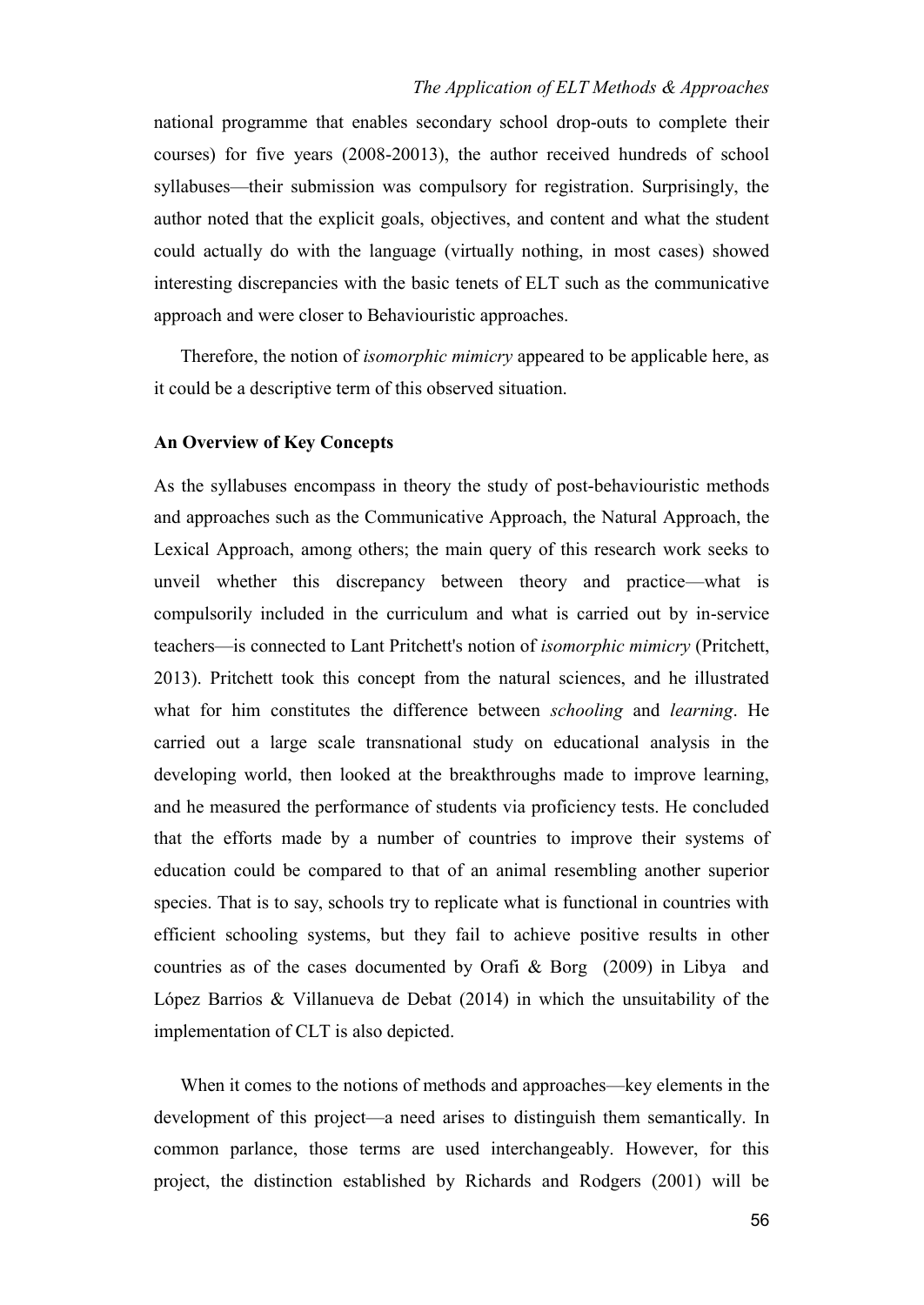adopted and used in the analysis of the implementation of ELT methods and approaches in state-run schools in Córdoba City. Approaches such as Communicative Language Teaching, Content Based Instruction, Cooperative learning, Lexical Approaches, Multiple Intelligences, The Natural Approach, Neurolinguistic Programming, Task-Based Language Teaching, and Whole Language approach, share "a core set of theories and beliefs about the nature of language, of language learning, and a derived set of principles for teaching a language" (Richards & Rodgers, 2001: 245). None of them prompts a particular arrangement of prescribed forms and methods to be utilized as a part of the teaching of a foreign language. Instead, approaches are flexible; every tutor may apply them differently as they "allow for individual interpretation and application" (Richards and Rodgers, 2001: 245). Furthermore, the role of the teacher is described in Brown (2007) as "…that of a facilitator and guide, not an all-knowing font of knowledge." Conversely, a method (Richards and Rodgers, 2001)–such as Audiolingualism, The Silent Way, Suggestopedia, Total Physical Response, among others— mandates exactly what the content, procedures, and techniques will look like together with teacher and student roles. Thus, the instructor's performance is prescribed in a rather mechanic and repetitive fashion.

Regarding the history of the development and evolution of these notions, a number of methods and approaches have had central and peripheral roles at times. Despite the fact that for the focus of this study post-behaviouristic methods and approaches will play a more central role, there is a pre-behaviouristic method which is worth describing: The Classical Method which was used for the teaching of Latin and encompassed "a focus on grammatical rules, memorization of vocabulary and of various declensions and conjugations, translation of texts, written exercises" (Brown, 2007: 18). During the  $19<sup>th</sup>$  century, it was known as The Grammar Translation Method (GTM) and it involved the teaching of a foreign language via explanations of its grammar in the first language together with memorization of long lists of unrelated pieces of vocabulary. Brown (2007) describes the height of the Grammar Translation Method between the years 1850 to 1940. Despite the fact that since then it has had a growing number of detractors, it is currently being used in many contexts. As Richards and Rodgers (2001 as cited in Brown, 2007: 19) state "it has no advocates. It is a method for which there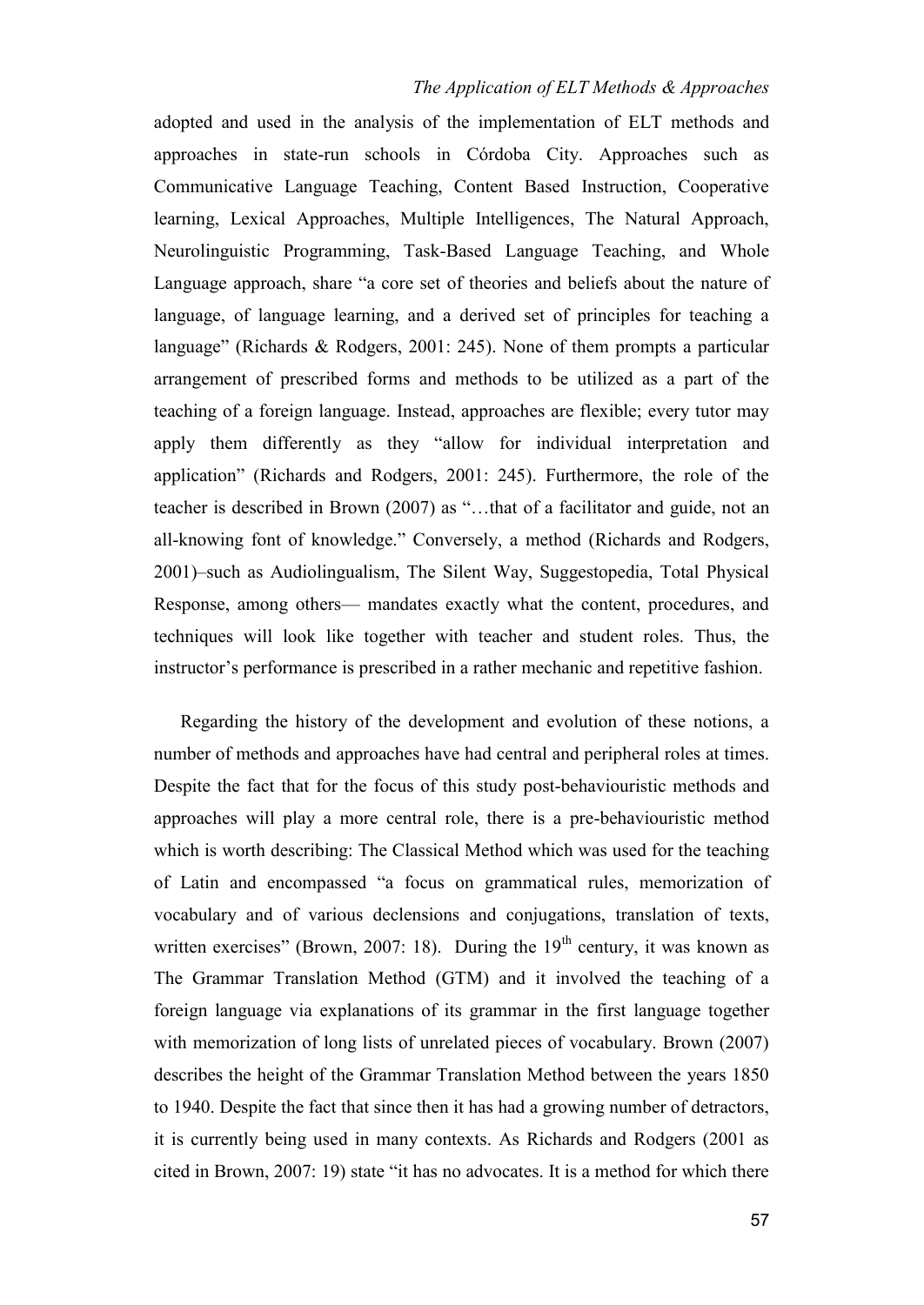is no theory. There is no literature that offers a rationale or justification for it or that attempts to relate it to issues in linguistics, psychology, or educational theory". In spite of these facts, the Grammar Translation Method was—and is being used after its height. Hino (1988) describes yakudoku, a method for teaching English in Japan which resembles GTM. Its implication in the Japanese tradition for the teaching of English today is currently discussed as a Ministry guideline. Chang (2011) describes the teaching of English characterised by the adoption of GTM in Taiwan. Milanesio (2014) also describes features of the use of GTM in Córdoba City secondary schools. She describes that most in-class activities she observed focus on linguistic competence rather than communicative competence. Milanesio (2014: 98) also analyses the results of her research as grammatical competence is the most common competence while the others seem to be neglected as of her words: "Hence, the conception of language as knowledge or competence prevails and the approach identified is oriented towards traditional principles." Finally, Milanesio (2014: 93) describes that during the analysed lessons, accuracy was sought, classes were teacher centred, and authentic interaction was discarded. Given this research, there is evidence that the GTM is currently being—at least partially—used even though it is not included in the *lineamientos curriculares* (LC).Whether features of this old-fashioned method appear in the implementation of this project will be described.

The year 1939 brought about WWII and the USA, as well as the rest of the involved armies, needed to learn foreign languages fast to communicate both with allies and enemies. Brown (2007: 23) describes the roots of the Army Method called Audiolinguialism (ADL) afterwards because of its focus on aural/oral skills—as behaviourism and structuralism. Behaviourism derives from educational psychology and its advocates related the learning of a (first or second) language to habit formation. Structuralism is derived from structural linguists and its exponents were engaged in a "scientific descriptive analysis" (Brown, 2007: 23). Milanesio (2014) contributed that the underpinning language theory was derived from structural linguistics and, as such; "it emphasized the mechanistic aspects of language learning and language" (Milanesio, 2014: 45). There is evidence of the presence of features of ADL in state-run schools in Córdoba City as the result of the observation of instances of repetition drills, memorialization of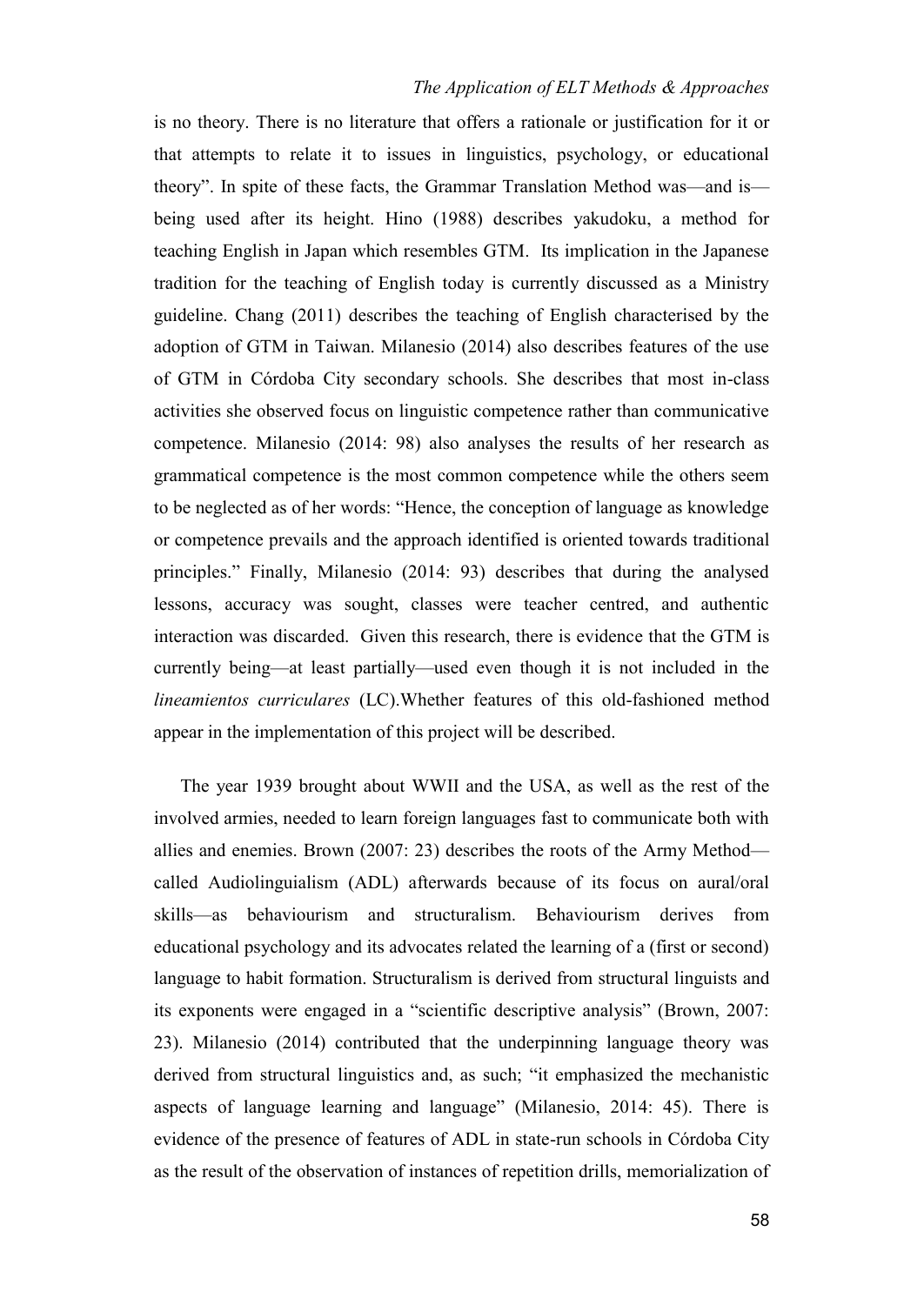patterns, "over" learning of structures, accuracy-oriented syntax and pronunciation, among other features.

The 1970s came together with a large offspring of *designer* (Nunan, 1989: 97 as cited in Brown, 2007: 25) methods. Two of them are to be included as part of the underlining theories of this project: Total Physical Response (TPR) and Natural Approach. TPR was designed by James Asher in 1977. Brown (2007) describes it as a grammar-based method in which the imperative mood plays a key role. For James Asher, this is the way in which children acquire their first language, by the interactive nature of orders and requests. The Natural Approach was developed by Krashen & Terrel (1982, 1997). As for TPR, The Natural Approach "learners would benefit from delaying production until speech "emerges"" (Brown, 2007: 31). Richards and Rodgers (2001) describe an array of hypotheses which are the main tenets of the theory. First, the Acquisition/Learning Hypothesis distinguishes the first competence as a conscious process and the second one as a conscious process of the language rules. Second, the Monitor Hypothesis involves time to apply a learned rule, focus on form (accuracy-oriented), and knowledge of rules. Third, the Natural Order Hypothesis states that there is a natural order for the teaching of grammar items; for example, present actions before past ones. Fourth, the Input Hypothesis explains the relationship between what the learner is exposed to and what the learner actually acquires. Finally, the Affective Filter Hypothesis intends to describe the relationship between self-confidence, motivation, and *personal anxiety* (Richards and Rodgers, 2001: 183), and the chances of input becoming intake. That is, the higher the anxiety experienced by the learner, the more difficult it will be for him/her to experience the acquisition process. The same is true of motivation and self-confidence.

One final group of methods and approaches to be mentioned is the one most commonly used at present: the set of the Communicative Approaches. There is evidence showing the high degree of agreement on part of teachers. Milanesio (2014) describes a tendency to lean towards communicative approaches in her research. Brown (2007) also poses both a current preference towards these kinds of approaches as well as a current rejection to whatever resembles a trend from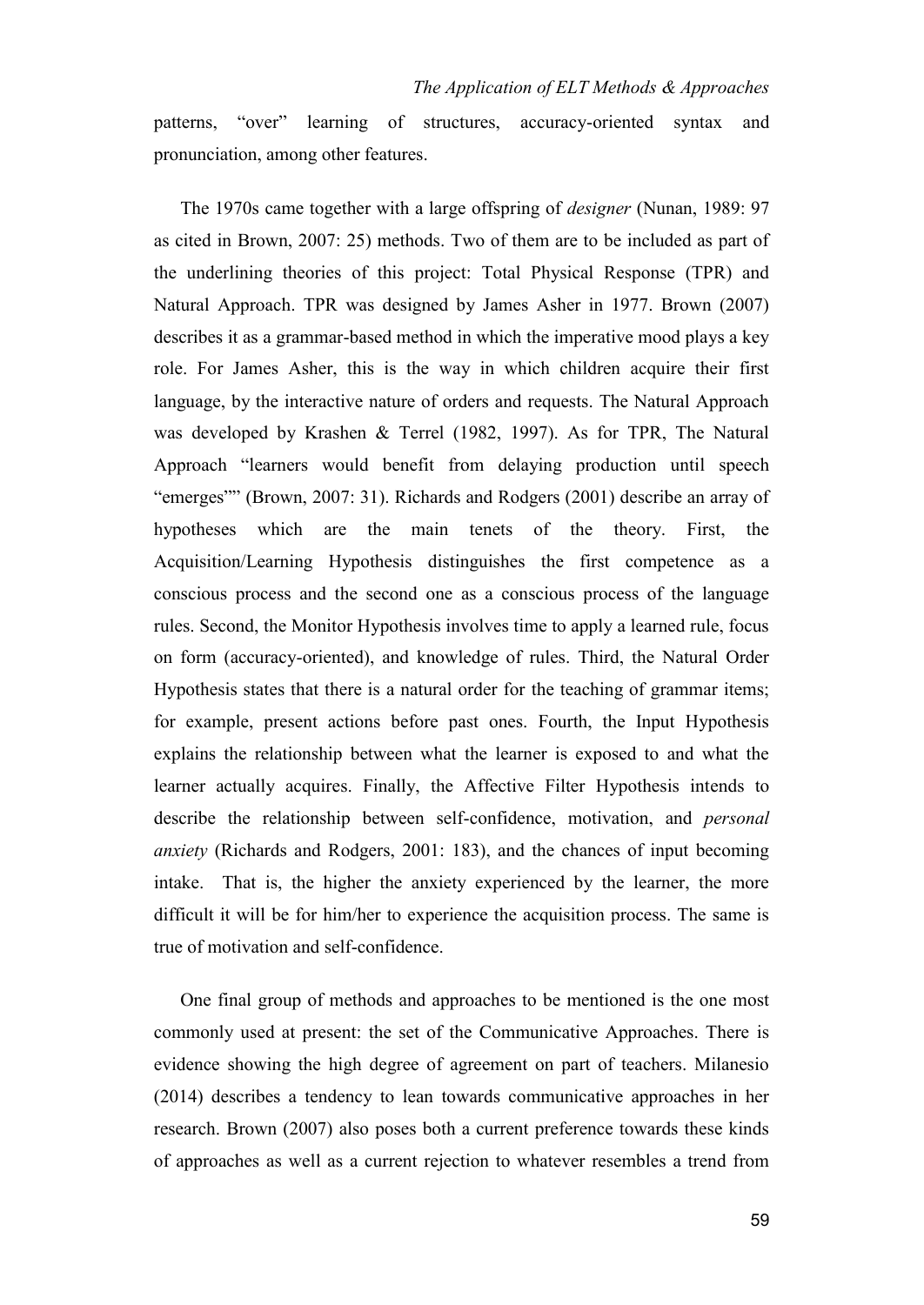previous decades. Communicative Language Teaching (CLT) is currently the most well-known approach. Richards and Rodgers (2001) describe some notions that gave birth to CLT such as Hymes' notion of C*ommunicative Competence*, Chomsky's *Linguistic Competence,* among others. Brown (2007) describes a radical change of focus which lead communication-oriented teachers to balance form and function, fluency and accuracy, and focus on authentic pieces of the foreign language. Regarding teacher and student roles, they were swapped: The teacher was no longer the centre of the class; but at times a mere participant. CLT features contrast what had held a central role in previous approaches: Meaning is the most important element (rather than form and structures), learning to communicate is the aim of learning a foreign language, little translation and drilling are used, and the four linguistic skills are fostered. There is a list of six communicative approaches which can be considered as natural extensions of CLT (Brown, 2007) or approaches on their own (Richards and Rodgers, 2001). Task-Based Language Teaching (TBLT) has purely communicative goals and engages students in problem-solving activities. Skehan (1998: 95 as cited in Brown, 2007: 50) describes meaning as vital in a task, they should include real life situations and the objective is to complete the task by solving a problem. One second extension of CLT (or approach) is described by Brown (2007): Learner- Centred Instruction focuses on students' needs, styles, and goals; students have control over their activities, and techniques enable creativity and innovation. Another approach is Cooperative Language Learning (CLL) which is described by Richards and Rodgers (2001) as part of the umbrella term called Collaborative Learning (CL). CL is "group learning activity organised so that learning is dependent the socially structured exchange of information learners in groups…" and CLL aims at enhancing learner motivation and reducing learner stress by group work. All in all, language acquisition uses interactive pair and group activities. Interactive learning extension highlights the "interactive nature of communication" (Brown, 2007: 53). It comes hand in hand with David Nunan's contribution (1991) on the interactive nature of CLT. Whole Language Education (Brown, 2007) perceives a language as a unit, rather than the addition of the parts. Skills come together in pairs: Speaking and listening; reading and writing. Finally, Content Based Instruction is described by Richards and Rodgers (2001) as one in which teaching is organised information or content that students deal with rather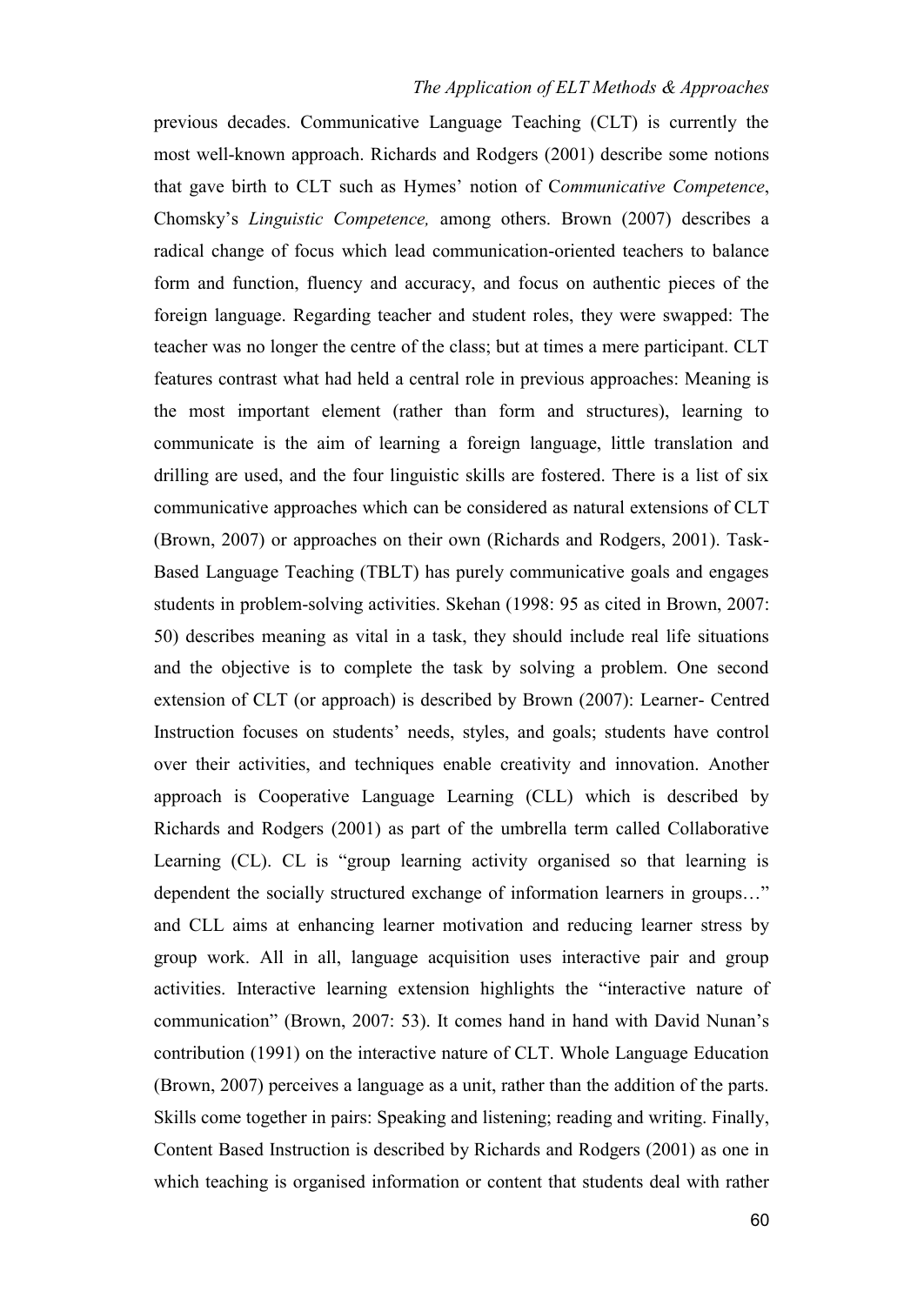than the language. Brown (2007) describes that content is thus the end of the CBI class, and the language is a means of accessing this information.

Lance Pritchett's contributions will be taken into account for shedding light on the gap to be described in this project: Whether the implementation –or lack—of remarkable methods and approaches in the ELT class is a sign of *isomorphic mimicry* together with the assessment—or a lack of—section. Pritchett has been carrying out research in developing countries in order to describe the relationship between a country's level of education and level of growth. In his publication *The Rebirth of Education: Schooling ain't learning* (2013) he distinguishes the notions of school enrolment and attendance from meaningful educational gains, as separate terms which should not be equated: "For hundreds of millions of children in the developing world, schooling is not producing education in any real sense. As the subtitle indicates: schooling ain't learning". Pritchett adds that "education … is included in the United Nations declaration of Human Rights, and is viewed universally as both an end of the development process and one of the most powerful means for achieving development," but this should not be confused with just having people "sitting in school" (2013: 5-6). Pritchett brings about an analogy taken from biology: *isomorphic mimicry*. Some species such as insects, snakes, and serpents have a particular survival characteristic: They resemble other species, but they do not have the same abilities as the first one. For example, in the United States, there is a snake with red and yellow rings called eastern coral snake. It has sharp teeth and its bite can kill a person or animal within minutes. Conversely, the scarlet king snake seems to be a coral snake, but has no venom. It does not need to be venomous as its colours give the idea of being harmful. The scarlet king snake benefits from looking deadly without having sharp teeth or poison. This is one example of isomorphic mimicry in which an organism resembles another on the surface and benefits from its physical similarity, while actually lacking its central effectiveness. There is evidence that examples of isomorphic mimicry are given in our educational system. There is a number of social actors participating in what resembles education and learning. Politicians open new schools, which are filled with students, teachers, and supplies. Argentina, together with a global trend, has a growing number of students attending school for a larger number of years (CEA, 2013). However, the outcome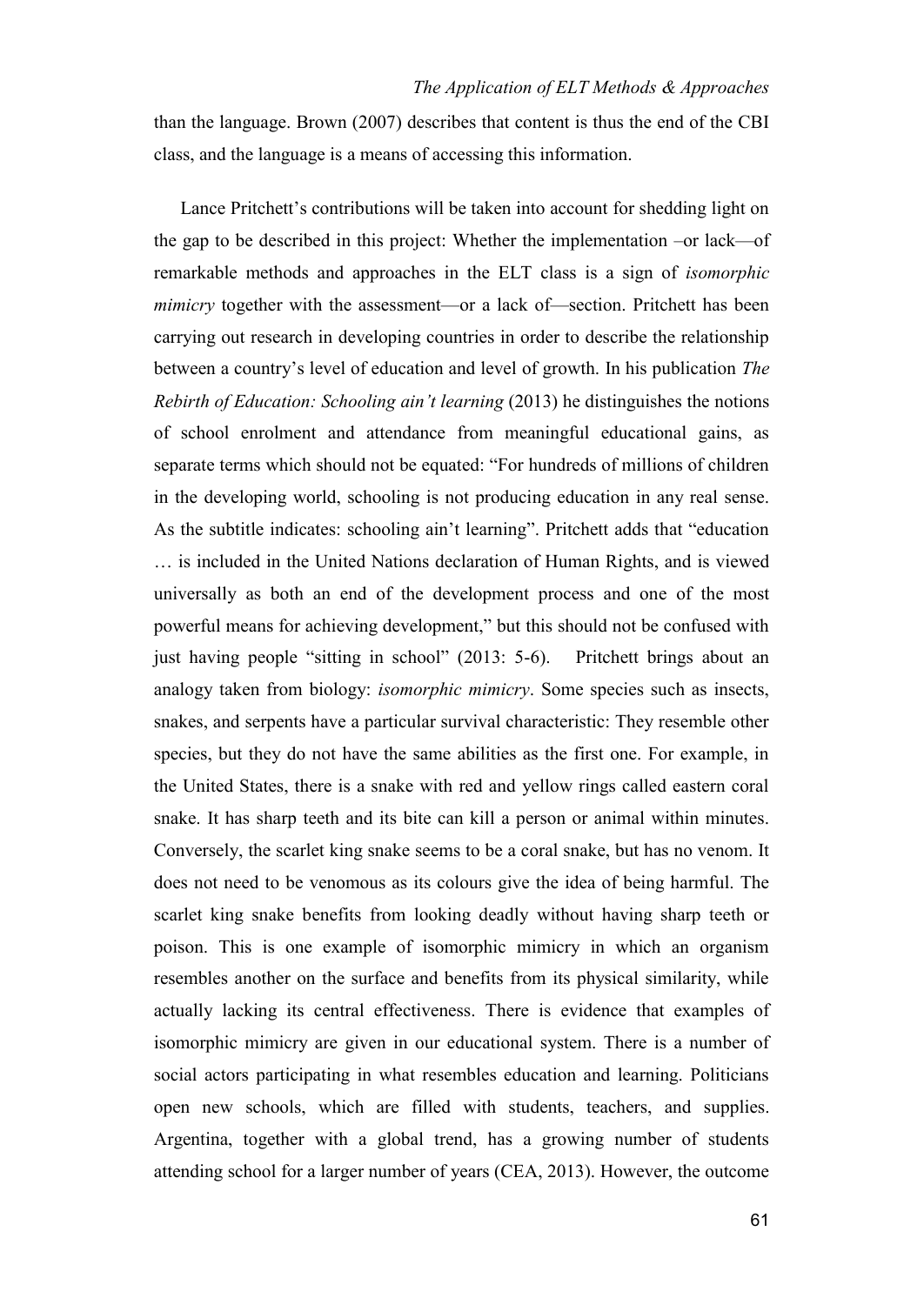of obligatory secondary schools is not educated graduates equipped with the tools to which speeches on education brag to promote according to the demands of the world. As comprehensive tests of students achievement reveal (OECD, 2012), Argentinean high school students rank 41st at the end of the list, showing low ability to do basic maths, or to understand basic texts. The value of instructing learners in these areas has been traditionally agreed upon. Besides, the more recent need for large scale introduction first and expansion later of other areas of knowledge such as English language in public schooling may be associated with developments which transcend the confines of national educational policies.

The term *syllabus* (or *curriculum* as of its American synonym) is certainly a complex word which requires more than a phrase to be defined and described. The first descriptor of syllabus design was Tyler (1949, as cited in Nunan 1988: 55) who stated that every syllabus designer would answer what educational purposes a school should attain, what experiences should be provided that are likely to attain those purposes, how educational experiences should be organised and how can designers determine whether these purposes have been attained.

Complex in nature, a syllabus should include "...all of the planned learning experiences of an educational system" Nunan (1988: 55) and can be defined as "...the selection, sequencing and justification of the content of the curriculum" Nunan (1988: 55). For the sake of the further analysis on whether the documents to be analysed are considered to be syllabuses or not, two other current scholars' definitions will be taken into account. First, Brown (2007: 156) states that most schools define syllabus as "a sequential list of objectives, topics, situations, skills, and forms to be taught". This straightforward definition will be beneficial for further descriptions. Succinctly speaking, Brown (2007: 156-157) describes what a communicative syllabus should entail: Goals, objectives, a list of functions (purposes), topics and situations, forms ("grammatical, lexical and phonological"), linguistic skills, links between the topics and the coursebook or its units and the material, and kind of assessment and criteria. Second, Ur (2008: 176) describes a syllabus as a *document* which is usually given as a list. Ur's characteristics of a syllabus involve, this "list" as the container of "content" items and "process" items; it follows a natural order (from easy to more complex items);

62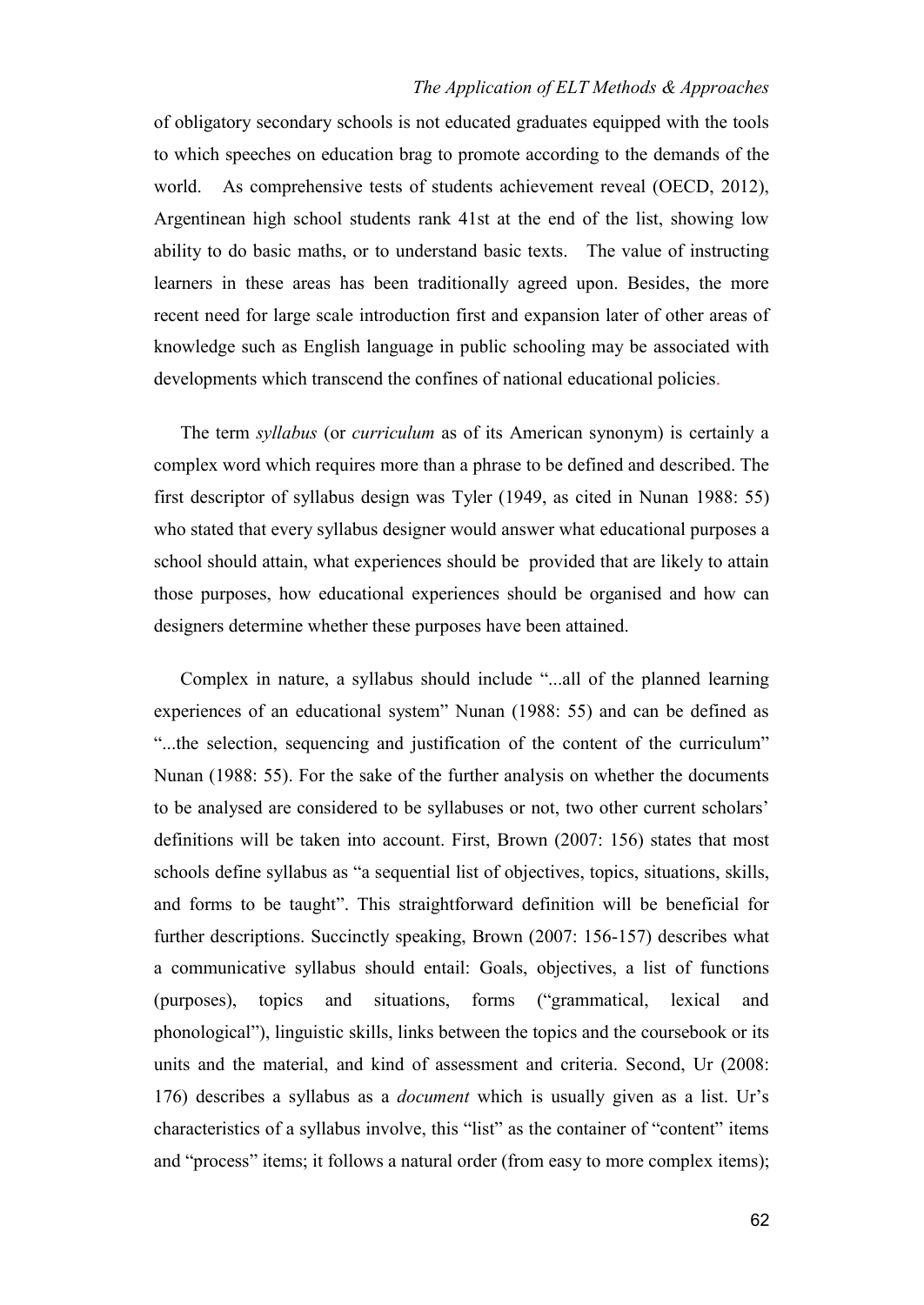has objectives and represents a *public document*. Finally, a syllabus may describe time management, a method and/or approach, and suggested material.

Assessment is another key concept to be described for the aims of this research project. The terms evaluation, assessment, and testing are frequently used interchangeably. However, they are different both in nature and in terms of their scopes. The broadest of all is *evaluation*, "the determination of how successful a programme, a curriculum, a series of experiments, etc. has been in achieving the goals laid out for it at the outset (Dictionary of Psychology, 2001: 252 as cited in Ahouari-Idri, : 1).

Assessment, on the other hand, takes place in the classroom. Brown (2004: 4) defines assessment as "an ongoing process that encompasses a much wider domain" (than testing). Whenever a student responds to a question, offers a comment, or tries out a new word or structure, the teacher subconsciously makes an assessment of the student's performance".

The most specific concept of the three is testing. Ur (2008: 33) defines test as "an activity whose main purpose is to convey (usually to the tester) how well the testee knows or can do something". Likewise, Brown (2007: 445) defines *test* as "a method of measuring a person's ability or knowledge on a given domain".

In a nutshell, evaluation will play a role in the analysis of the curriculum design both in and outside the class. Assessment—both formal (as tests according to Ur, 2008: 37) and informal. For the purposes of the project, an evaluation of the assessment section of the course syllabuses intends to be analysed and appraised. Brown (2007: 158) highlights the importance of programme evaluation as a key element to complete the syllabus. Some elements will contribute or hinder the success of the course; for example, the "appropriateness of the course goals (in meeting needs and purposes)" (Brown, 2007: 159).

## **State of the Art**

In order to give empirical basis for embarking upon the implementation of this proposal, a number of studies which have been published in the last ten years has been selected. These studies describe the implementation of a/some given methods and/or approaches in different countries.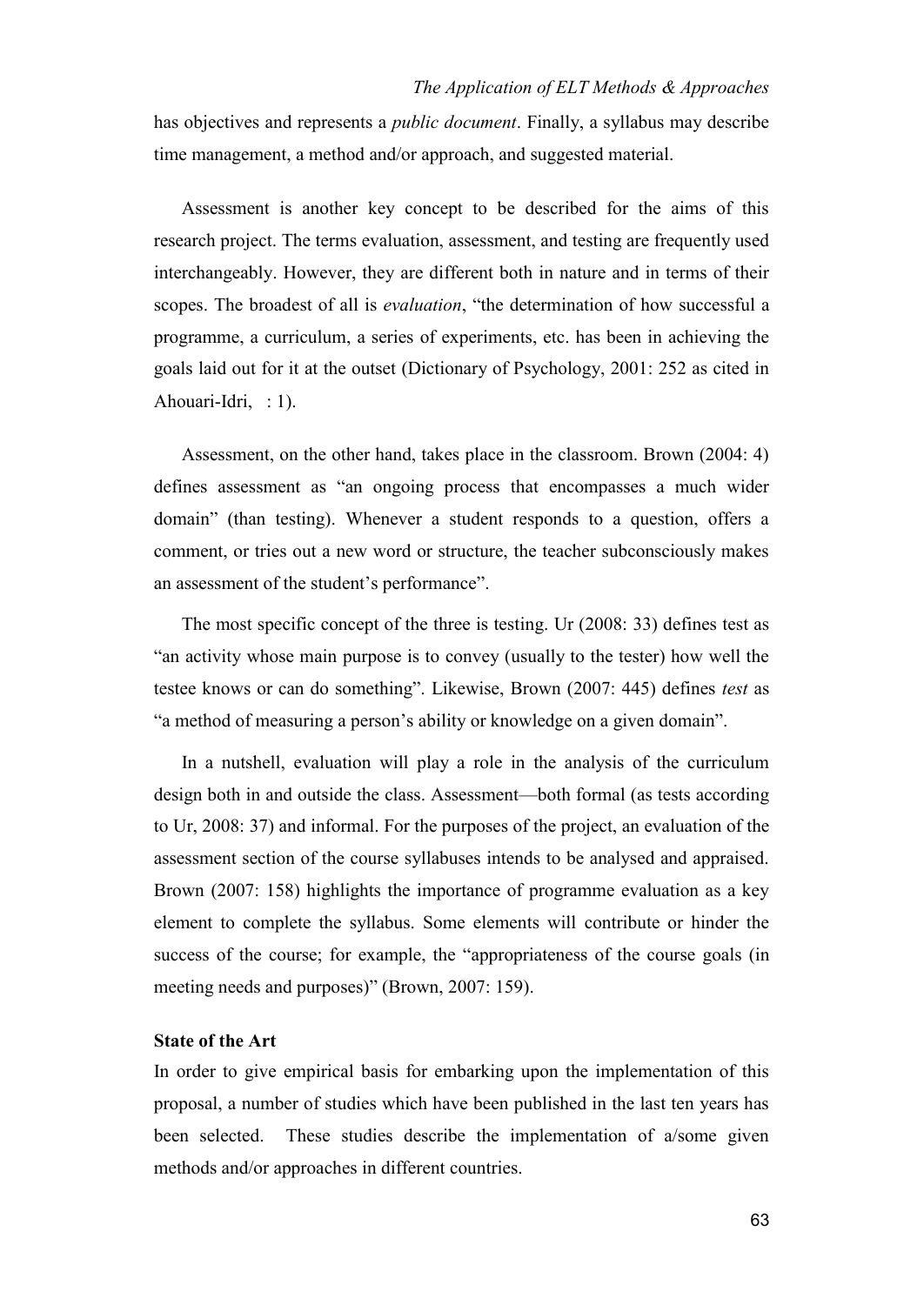Biniyam (2012) describes whether the kind of approaches that teachers are expected to follow for primary EFL teaching are being fostered among other aspects of the implementation of curriculum policy contents in Ethiopia. By carrying out a qualitative examination of the competences teachers are required to master and by comparing them to what practicing teachers are actually capable of doing, the author concludes that there is not an appropriate teacher preparation which effectively trains teachers to implement the guidelines defined by the Ministry and that there is a discrepancy between teacher practices and these policies.

Haslynda (2014) describes, among other significant aspects, how several approaches and methods to language tuition are implemented in Malaysia. Among this project's objects of study are the teaching approaches in the curricular reform of primary education in Malaysia known as the Standard Curriculum for Primary Schools (SCPS). Through the implementation of semi-structured interviews, classroom observations, stimulated-recall dialogue and document analysis, the author shows that there is a discrepancy between the methods propounded in the policies proposed by the SCPS and teachers' guides and actual L2 teaching classroom practices.

Milanesio (2014) carried out a research to find out whether TEFL in the context of mainstream secondary schools in Córdoba is approached as equipping learners with a means of communication or as a purely linguistic code. By contrasting teacher's language conceptions and beliefs, she attended three different schools and observed classes. Three teachers were subject of the investigation and the study involved analysis of the syllabuses, class materials, and class observations. The results exposed a discrepancy between teacher's beliefs and classroom actions.

Tantani (2012) seeks to shed light on how teachers deal with the teaching of grammar compared to what they know about teaching EFL in secondary Libyan schools. This relationship was assessed by interviewing eight teachers to see if these practices are consistent with their instructional practice. The instruments to collect data were observation and semi-structured interviews. Purposive sampling was used to select the sample data, which were transcribed and coded for analysis according to grounded theory principles, and a framework was designed to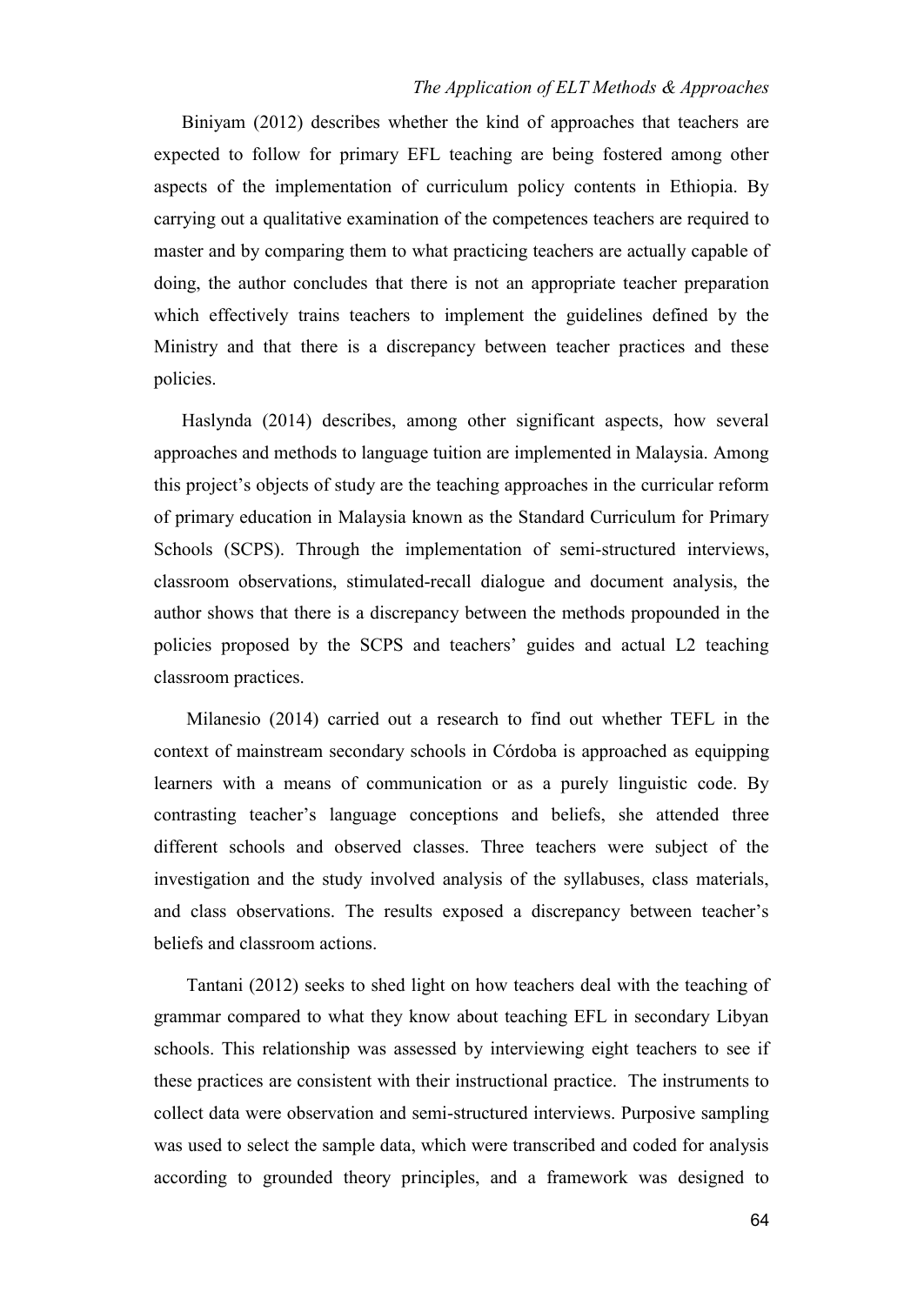analyze the coded data in order to triangulate the findings gathered from observation and interviews. Regarding the findings, it was seen that grammar was taught using different approaches and techniques, but identification on a single perfect way of teaching was not found. Whether grammar is taught deductively or inductively, and how much time and effort are devoted to this, will provide hints on the nature of the approach underpinning the EFL lessons.

Wang (2006) explores how the mandatory college English curriculum is implemented in a Chinese tertiary level education context. The data involved what was collected from interviews with four national policymakers and six departmental administrators. Via the implementation of class observations, teacher surveys and interviews, Wang described a discrepancy between policymakers, administrators, and teachers' intentions and how they are put into practice.

Fetogang (2016) researched on assessment syllabuses and the validity of English education in Botswana in secondary schools. The results of this study showed that the focus was put on national examinations while the content and abilities prescribed in the syllabus were mainly neglected.

Stec (2007) investigated syllabus design in the study of second language is pimary schools in Poland. The focus of her study included the principles of English syllabuses evaluation in the process, and the research questions include, regarding syllabus design, the type of syllabuses, the specifications that those syllabuses include for the target learners, how is the curriculum statement accomplished in the syllabus, among other distinctive foci of analysis.

These studies describe the implementation of different methods and approaches to the teaching of a foreign/second language and how they differ from education policy guidelines, curriculum guidelines, teachers' beliefs and actual teaching practice together with an evaluation of the implementation of assessment in the given syllabi. The presence of discrepancy(ies) can lead to poor quality tuition, and since there are many discrepancies, the actual problem might be difficult to diagnose. Therefore, it would be interesting to check if what is happening in schools is a case of *Isomorphic Mimicry*. Therefore, this study will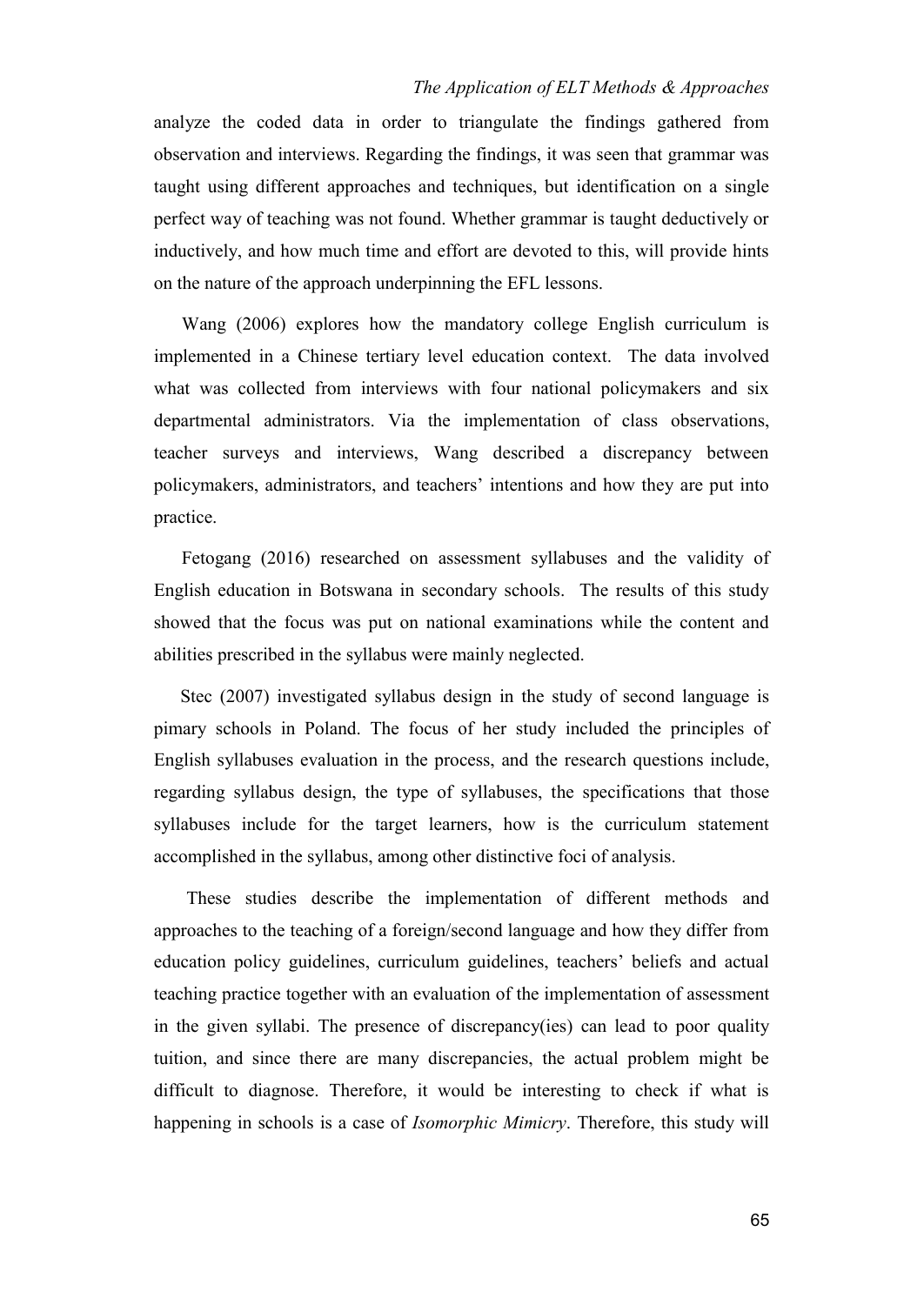aim at checking if the current situation in a school in Jesús María, can be described in those terms.

#### **Methodology**

As a first step for the description of the proposed methodology, this project fits into Brown's (2002) category of primary research as it intends to go beyond a theoretical description, and to carry out data gatherings and analyse case studies. Regarding the levels of research, it is expected to be *applied* as it involves

A type of research which is designed to deal with human and societal problems in the hopes of finding solutions to real- world problems. Applied research focuses on the use of knowledge rather than the pursuit of knowledge for its own sake. A motivation behind applied research is to engage with people, organizations, or interests beyond the academic discipline and for knowledge to be useful outside the context in which it was generated. (Tavakoli, 2012:17)

This Project will also involve action research as this is Carried out "in the real world" (Brown, 2002) in order to get a better understanding of the educational environment to improve the effectiveness of the instruction Finally the qualitative/quantitative continuum (Mackey & Gass, 2005:2). Regarding the levels of research, it is applied as it deals with "human and societal problems". According to the type of research, it is action research. It is carried out "in the real world" to get a better understanding of the educational environment, and to improve the effectiveness of the instruction.

One instrument will enable me to collect data for the analyses of this project. A collection of syllabuses will give a hint on the implementation of methods and approaches, and methodology, whether they are explicitly indicated or not. Thus, if the designer of the syllabus does not refer to them, the chosen theoretical framework will help see through this to infer features of the method(s)/approach(es) being used in the foreign language class.

The participants will include 1st to 6th year courses at IPEM  $N^{\circ}$  294 Jesús María state-run school in Jesús María City, Córdoba Province. These students have English as a compulsory subject in all six years. Data collection will include copies of the syllabuses which are available at the school's secretary office.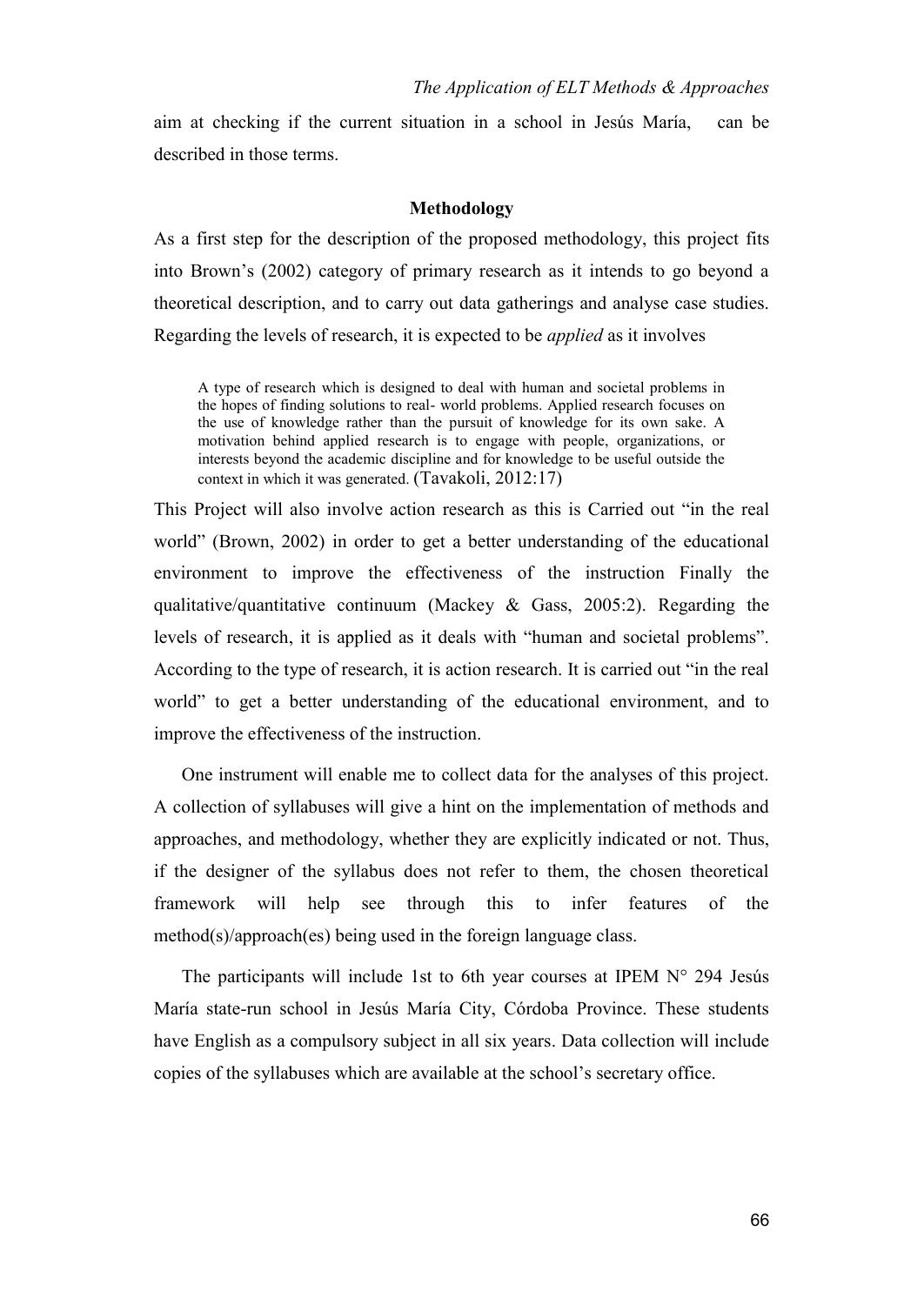#### **Results**

The resulting outcome of the analysis of the six syllabuses will be first marked as yes/no/mostly yes/mostly not and partially and fully described in the discussion section below. In the general column, an attempt to determine whether the selected school documents are eligible to be considered syllabuses regarding Nunan's, Brown's, or Ur's definitions and proposed categories for such analysis. In the methods/approaches column, the explicit presence or lack of adherence to one or many methods and approaches intends to be described. Likewise, implicit indicators of such a presence or absence will be examined. Finally, assessment - as well as methods and approaches section—will be analysed separately. Whether the document entails a certain criterion or not, and how consistent this is will be the focus of this section.

|            | General    | Methods/ approaches | Assessment     |
|------------|------------|---------------------|----------------|
| Syllabus 1 | Mostly yes | Partially           | Partially      |
| Syllabus 2 | Mostly yes | Partially           | Partially      |
| Syllabus 3 | Mostly yes | Yes                 | Partially      |
| Syllabus 4 | Mostly not | Partially           | N <sub>o</sub> |
| Syllabus 5 | Mostly yes | Mostly yes          | Mostly yes     |
| Syllabus 6 | Mostly yes | Mostly yes          | Yes            |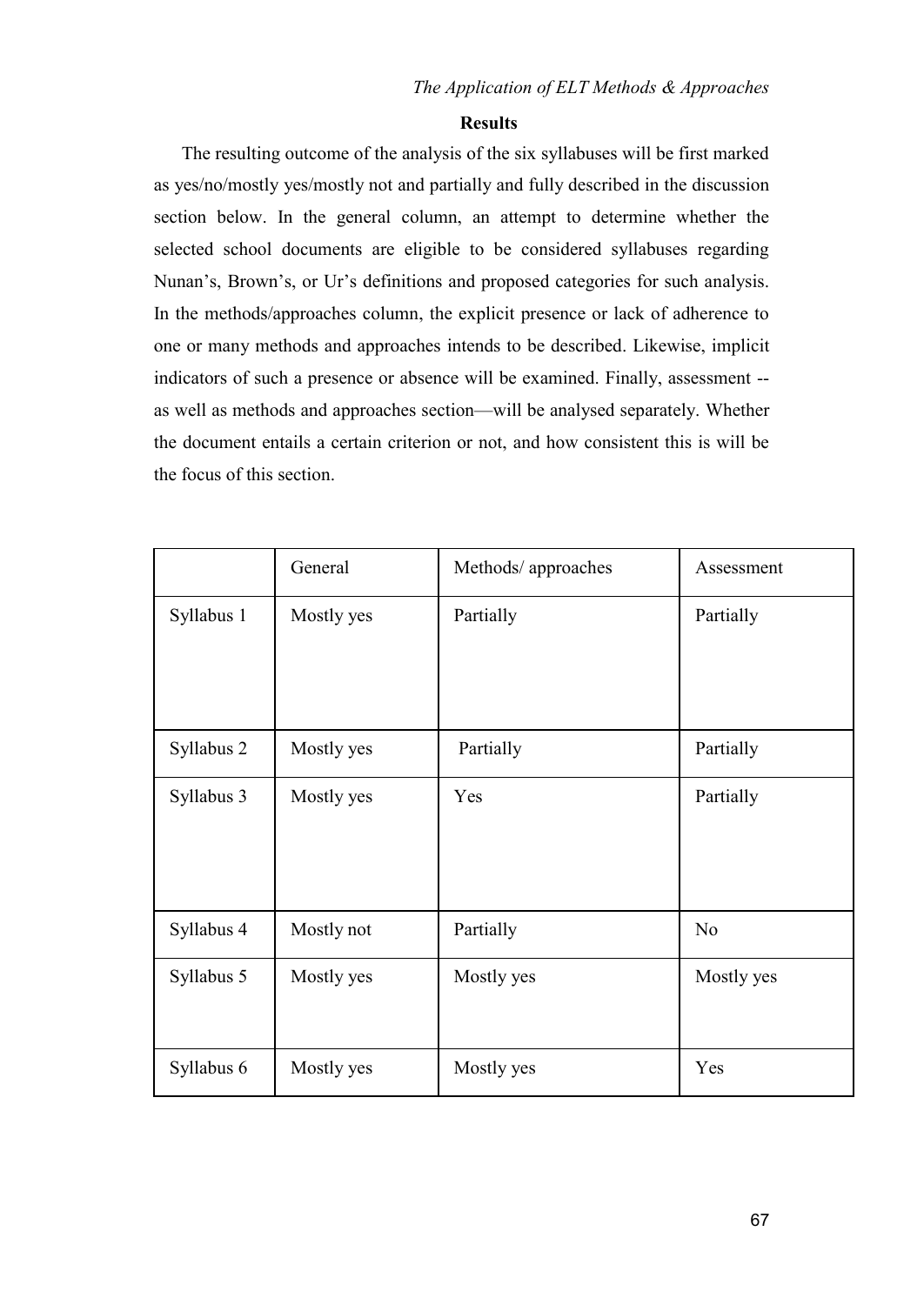#### **Discussion**

In Syllabus 1 (First year), scholars' features of a syllabus/a communicative syllabus seem to prevail. However, there is no clear distinction between general and specific objectives, the list of contents is restricted to a list of topics with no relationship among them nor is it connected to the specific items of the bibliography. As a matter of fact, the bibliography is not specific as it just states "class notes" taken from photocopies from "different" (unstated) authors. Despite the fact that there is no explicit method or approach, it may be inferred that features of CLT are given regarding the focus on student-student interaction. However, there is a heavy load devoted to linguistic competence which may entail a lack of actual communication as a target. Finally, the list of content as bulleted items only describes lexical groups and forms of frequently used verbs which may unveil GTM being fostered in the course. Regarding assessment and testing, there are specifications which seem to violate basic principles such as validity and reliability. Syllabus 1 has a presentation of the course, a list of objectives, and content. None of them implies what the student is said to be tested afterwards: Class participation, respect, behaviour, students' capacity to apply the grammatical concepts into a practical and oral fashion.

Syllabus 2 (Second year) mostly complies with the proposed requirements. However, it poses distinctive features to be described as discrepancies. First, the objectives, time sequencing, and assessment criteria are exactly the same as the ones present in Syllabus 5. Even some of the strategies and content are completely alike. This fact may be interpreted as a lack of consistency with the level and course which they intend to frame as individual characteristics, features, age of the students, etc. seem not to have been taken into account. Second, one of the objectives describes *competencias lingüísticas comunicacionales* which may be translated as "linguistic communicational competences", to which no theoretical background or definition has been found. As the content mentions—in one instance—that students are expected to work collaboratively which may be inferred that Cooperative Learning Approach is fostered. However, most of the content involves grammar topics (such as the finite and non-finite forms of frequently used verbs that are simultaneously included in Syllabus 1 and few lexical items are included. Despite the fact that "oral and written communicative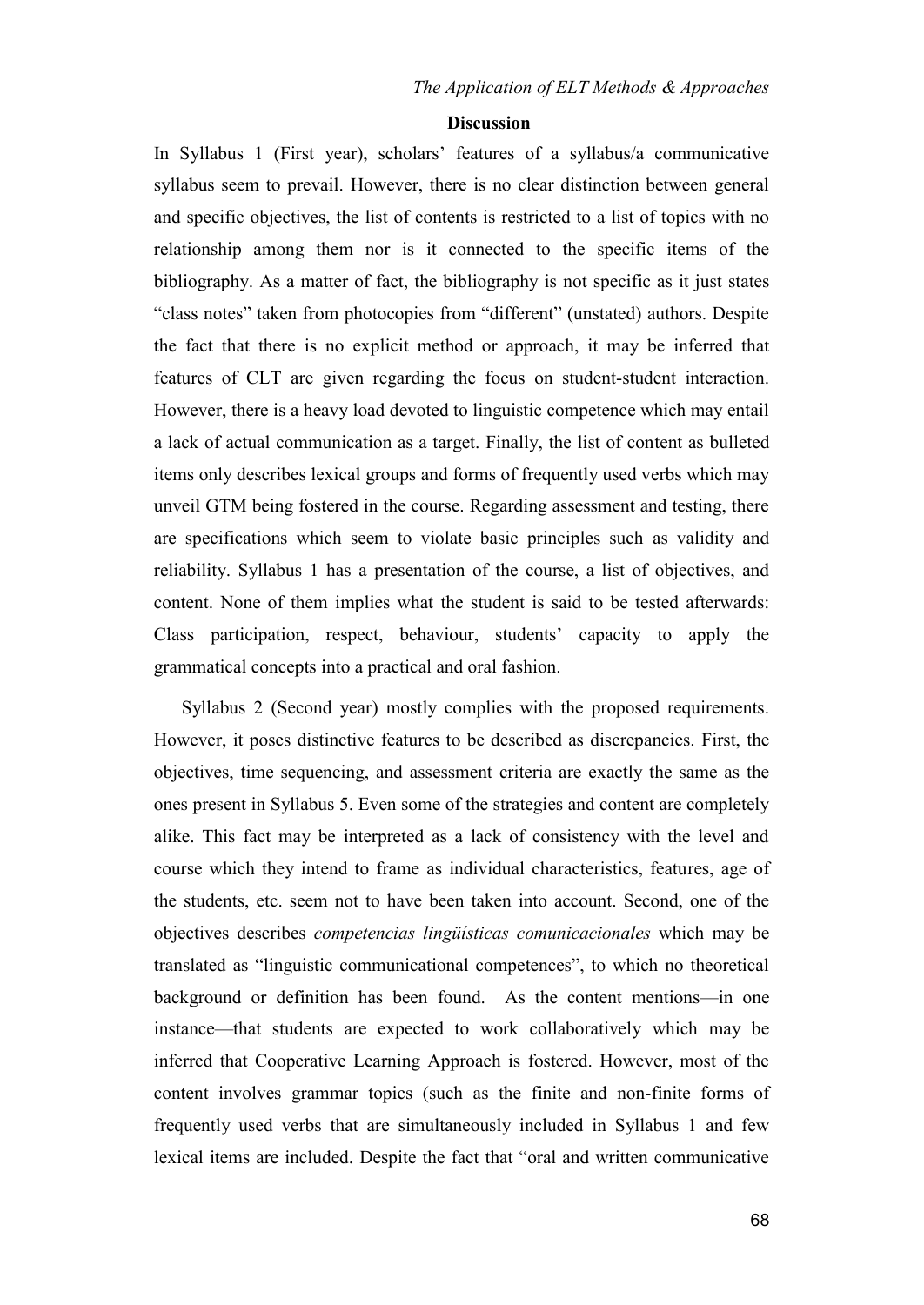situations are fostered", most of the elements in the content lean towards language correctness and Linguistic Competence, rather than Communicative Competence—contradicting then the communicative principles that had been stated.

Finally, both continuous assessment and formal testing seem to be present together with the features of *validity* and *reliability*.

Syllabus 3 involves some of Ur's characteristics of a syllabus as objectives and content are described. However, there is no specific coursebook or material to be used in the course. Nor does it include a gradation in the implementation of the topics. Furthermore, the first objective is entirely alike the fifth objective in Syllabus 5. Despite the fact that there is no method or approach being explicitly mentioned, there are elements that may indicate as follows: CLT may be involved as the course is said to be skill-based, and the focus described in the presentation of the course is communication. However, the content is present as a bulleted list: Most of the items describe unconnected grammar items and the rest, situations. Those grammar items may represent GTM being used and the situations and contexts—as they were described—, CLT. Regarding assessment, there is a section called *evaluación* which is in turn divided into two categories to describe criteria and instruments. The criteria for evaluation indicate class participation, the content, the extent to which the content is understood and assimilated, respect and behaviour and the ability to apply the concepts in a practical way together with creativity, and individual and group work in class. The lack of clarity is open to dispute: These guidelines do not correspond to the objectives, content, or methodology. There seems to be then a discrepancy between content and evaluation. Regarding the second category, the instruments involve practical, written, oral, and audio-visual work. Finally, "effort and persistence" are also taken into account.

Syllabus 4 (Fourth year) displays only two features of a syllabus: It is a list of content and has materials (a coursebook and "different photocopies to be given away during the year"). Syllabus 4 encompasses five units with the same pattern: A given verb tense, a list of vocabulary, and an analysis of paragraphs and texts. These features are likely to be considered GTM's. Regarding assessment, the lack of indicators will impede this analysis.

69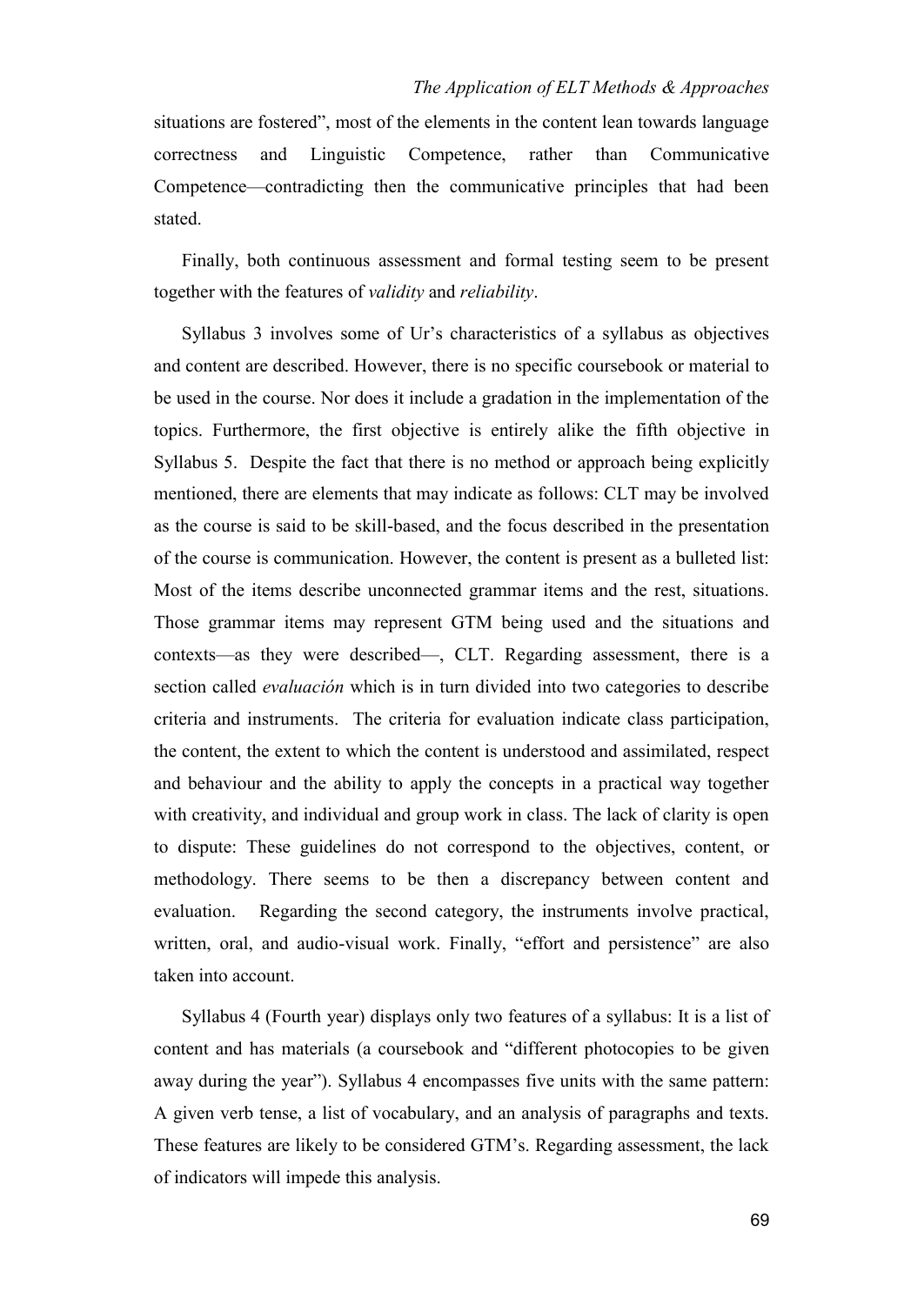As described earlier, Syllabuses 3 and 5 are entirely alike regarding objectives, evaluation, time management, and methodology. Regarding the content, this is subdivided into two categories: Lexical content and grammatical content. The former is used to describe lexical items, verbs, and collocations. The latter involves other topics such as countable and uncount nouns, quantifiers, and tenses with in intra or inter relations to the course materials. What is more, there is a subheading which reads "bibliography" and no bibliographic item is indicated. Given these features, it may be said that this document does not have what it takes to be a syllabus according to the selected scholars' work. The central roles of vocabulary and grammar—working disconnectedly—give a hint on a non communicative approach being implemented in the course. Finally, assessment is described in a complex, complete, and abstract fashion. The types of tests (summative, progress, etc.) and the communicative nature of the target language are described. However, as this description is completely alike Syllabus 3's, it is hard to see if the criteria were meant to describe one document or the other. Besides, a generic list of comments might have been included in order to cater for different syllabuses despite the fact that Syllabus 3 belongs to third year (general education) and Syllabus 5 is used in fifth year, both for the group which specialises on IT and the one which specialises on communication.

Syllabus 6 presents elements of the syllabus at first sight such as objectives, content, bibliography, lists of grammar items, etc. In a deeper fashion, and by contrasting the rest of the school syllabuses, it can be seen that Syllabus 6 has whole paragraphs that are exactly the same as Syllabus 1, Syllabus 2, and Syllabus 5. The following elements will be described to display a discrepancy in the syllabus:

- One of the objectives mentions a focus on the development of linguistic, pragmatic, discursive, and strategic skills. No feature of this focus—except for the linguistic component—has been found in the syllabus.
- Every bit of the content is grammar-based (conjugations, forms, sentence structure, etc.).
- The teaching strategies are, however, situation-oriented, communicative, and dialogue-oriented.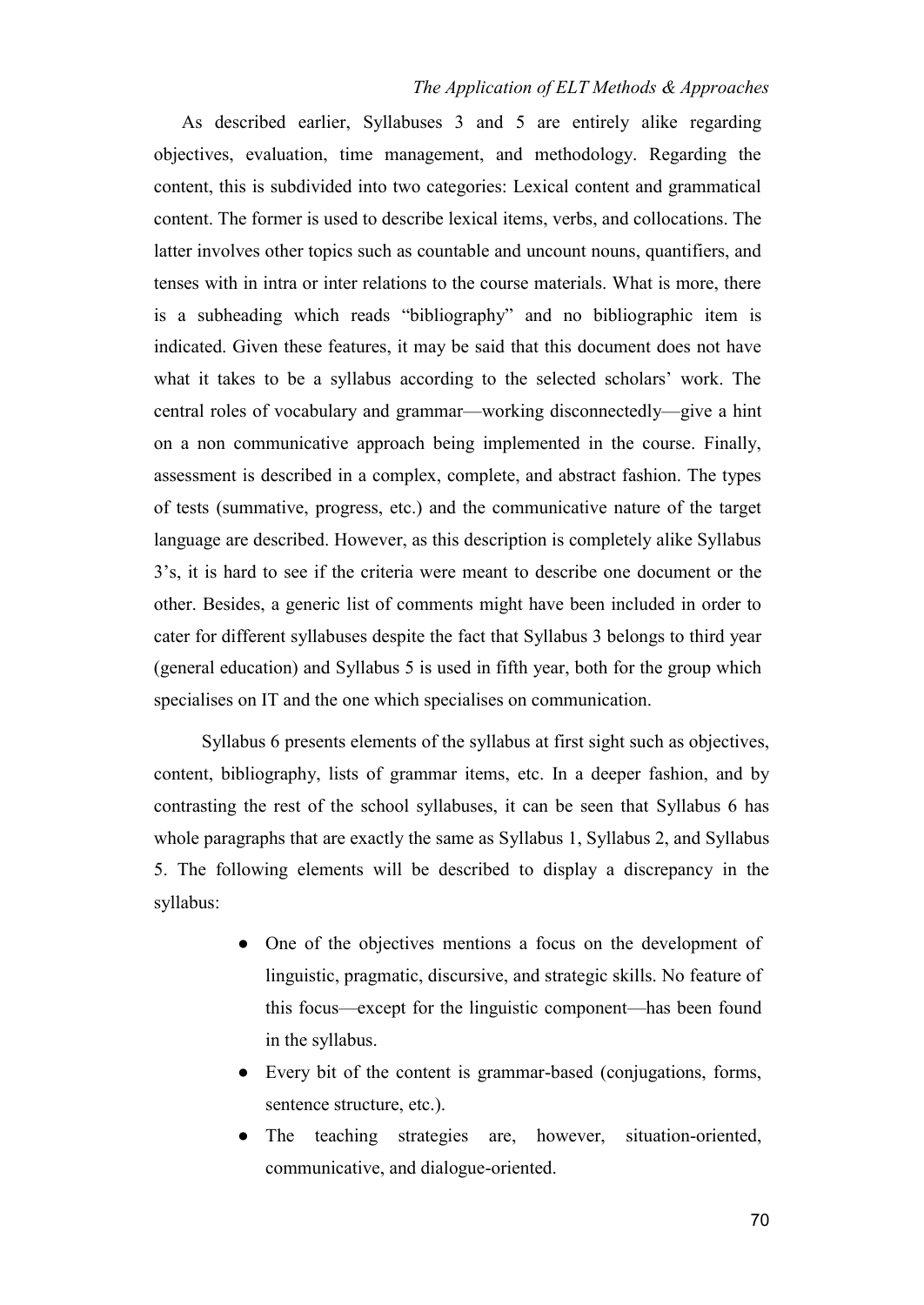Given these features, it would be impossible to determine which method or approach is preferable in the syllabus. However, such a clear focus of grammar mainly restricted to verbs—describes one of the focuses of GTM. Finally, regarding assessment, formative and summative, together with oral and written tests are mentioned.

One last feature is that none of the six syllabuses seemed to fit into one type of syllabuses. As stated above, the advantages of functional syllabuses have been ignored and eclectic, teachers' self-designed types have been preferred.

## **Concluding Remarks**

In this paper, the concepts of education, instruction, teaching/learning, and *isomorphic mimicry* have been described. In addition, concepts and types of methods and approaches, assessment and tests, and syllabuses have been depicted. Finally, elements of this broad theoretical framework have been taken to analyse the implementation of the above mentioned concepts in order to see whether aspects of *isomorphic mimicry* were present.

In all six levels teachers in charge of English as a second language have had the compulsory duty of handing in a syllabus at certain point at the beginning of the year. However, most of them have failed to meet the requirements that the provincial and national levels demand. Due to this fact, it may be inferred that traces of *isomorphic mimicry* are given as a teacher hands in a syllabus in a printed format only to comply with the head's appeal.

As a lack of theoretical framework in the design of the syllabuses has been observed, one may argue that *isomorphic mimicry* is also present in the philosophical (or lack of) standpoint to set the whats and hows of the course on behalf of the teachers.

Authorities working for the Ministry of Education may carry out exhaustive research in order to determine whether having English in formal education is investment in the long term or just waste of taxpayers' resources. Also, the possibility of having EFL for the only sake of self-complacency (Raspanti & Vergara, 2015) should be revised.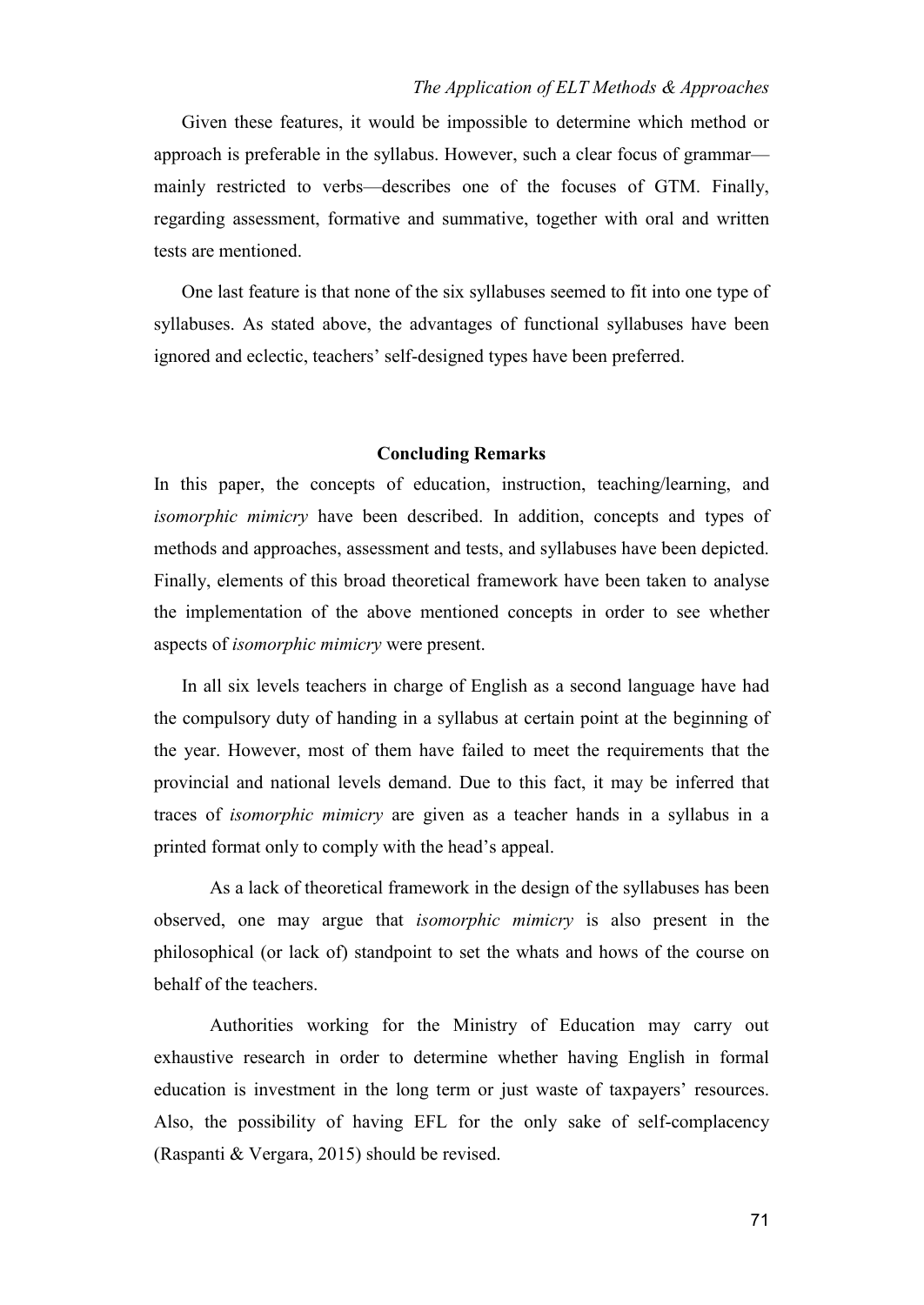As syllabus design is just one aspect of SL teaching/learning, further studies may be carried out. Class observations, interviews, surveys, analysis on teachers' beliefs, assessment of used and non-used tests, and diachronic studies (to figure out progress among levels).

## **References**

Ahourati-Idri, N. *Teaching unit: evaluation in EFL*. University of A. Mira, Bejaia.

- Biniyam, D. (2012) *Primary English as a Foreign Language (EFL) Teaching in Ethiopia: Policy and practice* (Doctoral dissertation). Institute of Language Studies. Department of Foreign Languages and Literature. Addis Ababa University Retrieved from
- Brown, D. (2007). *Teaching by principles: an interactive approach to language pedagogy 3rd edition*. White Planes: Pearson.
- Brown, D. (2000). Principles of language learning & teaching. (4th ed.). New York: Longman.
- CEA Universidad de Belgrano. (2013). *Secundario: Más Alumnos, Menos Egresados*. Centro de Estudios de la Educación Argentina, 2 (12), 1-11.
- Chang, S. (2011). *A Contrastive Study of Grammar Translation Method and Communicative Approach in Teaching English Grammar*. *English Language Teaching ELT, 4*(2). doi:10.5539/elt.v4n2p13
- Fetogang, E. B. (2016). *Teaching to the test: assessment, syllabus and validity of English education in Botswana secondary school.* European Journal of English Language Teaching.
- Haslynda, N. (2014). From *curriculum reform to classroom practice: An evaluation of the English primary curriculum in Malaysia* (Doctoral dissertation). White Rose University. Retrieved from: http://www.docfoc.com/thesis-from-curriculum-reform-to-classroompractice-2-13Nj
- Hino, N. (1988). *Yakudoku: Japan's dominant tradition in foreign language learning*. Journal of the Japan Association of Language Teachers. Retrieved July 28, 2016, fro[m](http://jalt-publications.org/jj/articles/2811-yakudoku-japans-dominant-tradition-foreign-language-learning) [http://jalt-publications.org/jj/articles/2811](http://jalt-publications.org/jj/articles/2811-yakudoku-japans-dominant-tradition-foreign-language-learning) yakudoku-japans-dominant-tradition-foreign-language-learning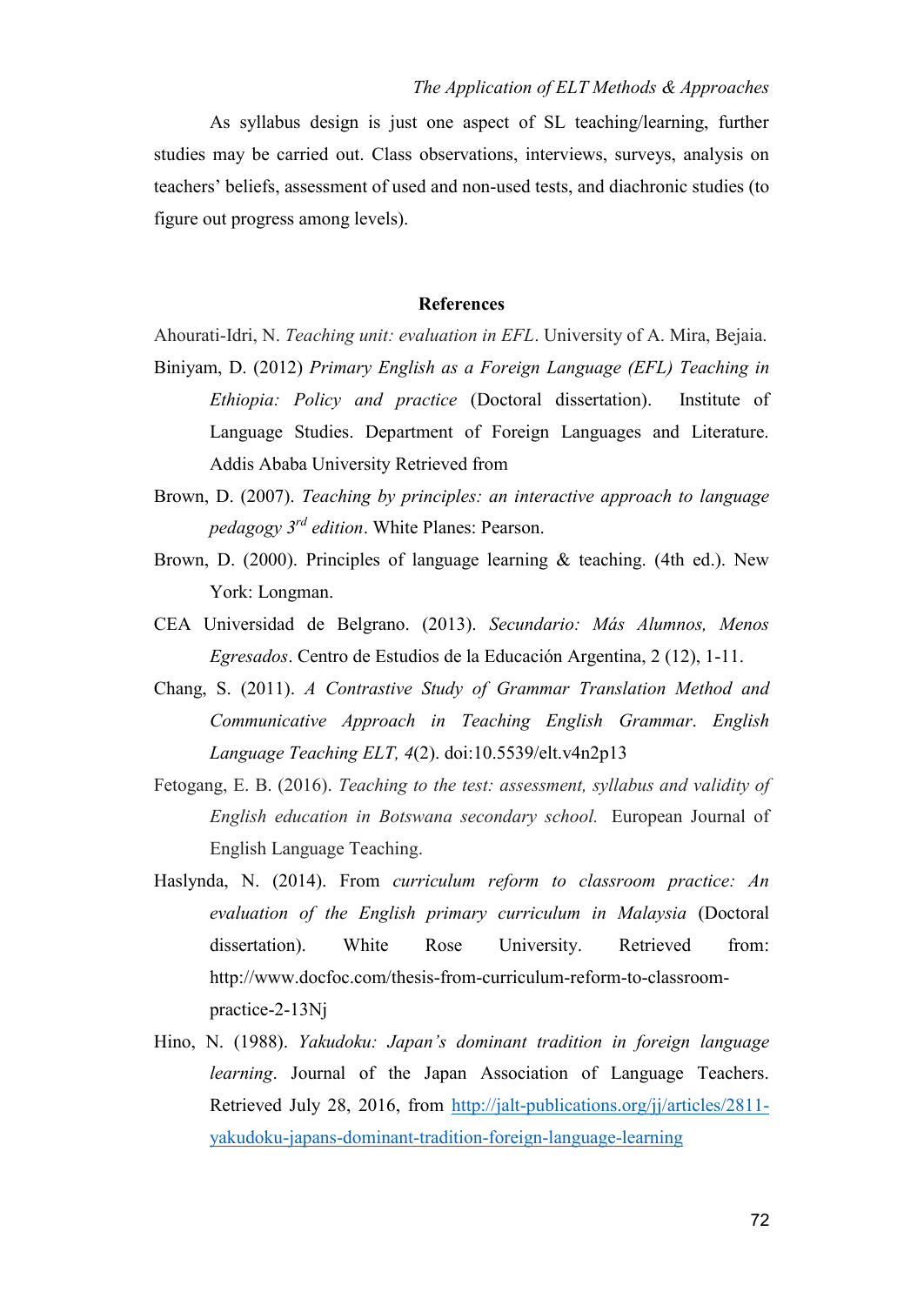- OECD (2012) *PISA 2012 results in focus: What 15 year olds can do with what they know*. Retrieved from https://www.oecd.org/pisa/keyfindings/pisa-2012-results-overview.pdf
- López Barrios, M. & Villanueva de Debat, E. (2014). Global vs. Local: Does It Matter? In S. Garton & K. Graves (eds.), *International Perspectives on Materials in ELT* (pp.37-52). London: Palgrave Macmillan.
- Milanesio, C. M., MA. (2014). *ELT at State Secondary Schools in Córdoba: Do teachers approach the teaching of English as a structural system and /or as a tool for communication?* (Unpublished master's degree dissertation) Facultad de Lenguas. UNC. Córdoba, Argentina.
- Nunan, D. (1988). *Syllabus design*. Oxford: Oxford University Press.
- Pritchett, L. (2013). *The Rebirth of Education: Schooling Ain't Learning.* Washinton DC: Center for Global Development.
- Raspanti, R. & Vergara, F. (2015). *Current TESOL Policies in Argentina and the Global South: Necessity, Effectiveness and Self-Complacency*. ISBN 978- 987-33-9405-8
- Richards, J. and Rodgers, T. (2001). *Approaches and methods in language teaching 2nd edition*. Cambridge: Cambridge University Press.
- Saad Orafi, S.M. & Borg, S. (2009). *Intentions and Realities in Implementing Communicative Curriculm Reform*. Faculty of Humanities and Social Sciencies. Retrieved from: [http://www.education.leeds.ac.uk/assets/](http://www.education.leeds.ac.uk/assets/files/staff/papers/Orafi-Borg-2009.pdf) [files/staff/papers/Orafi-Borg2009.pdf](http://www.education.leeds.ac.uk/assets/files/staff/papers/Orafi-Borg-2009.pdf)
- SEPiyCE (2009) *Lenguas extranjeras y orientación lenguas* Políticas pedagógicas y curriculares. Retrieved June 30, 2016 from [http://www.](http://www.igualdadycalidadcba.gov.ar/SIPEC-CBA/publicaciones/DCJ%20Nivel%20Medio/PDF/5.%20LENGUA%20EXTRANJERA%20-INGL%C3%89S-.pdf) [igualdadycalidadcba.gov.ar/SIPEC-CBA/publicaciones](http://www.igualdadycalidadcba.gov.ar/SIPEC-CBA/publicaciones/DCJ%20Nivel%20Medio/PDF/5.%20LENGUA%20EXTRANJERA%20-INGL%C3%89S-.pdf) /DCJ%20Nivel [%20Medio/PDF/5.%20LENGUA%20EXTRANJERA%20-INGL%C3%](http://www.igualdadycalidadcba.gov.ar/SIPEC-CBA/publicaciones/DCJ%20Nivel%20Medio/PDF/5.%20LENGUA%20EXTRANJERA%20-INGL%C3%89S-.pdf) [89S-.pdf](http://www.igualdadycalidadcba.gov.ar/SIPEC-CBA/publicaciones/DCJ%20Nivel%20Medio/PDF/5.%20LENGUA%20EXTRANJERA%20-INGL%C3%89S-.pdf)
- Stec, M. (2007). Syllabus design, implementation and evaluation—a draft of the research study. *PASE Papers*, 467-484.